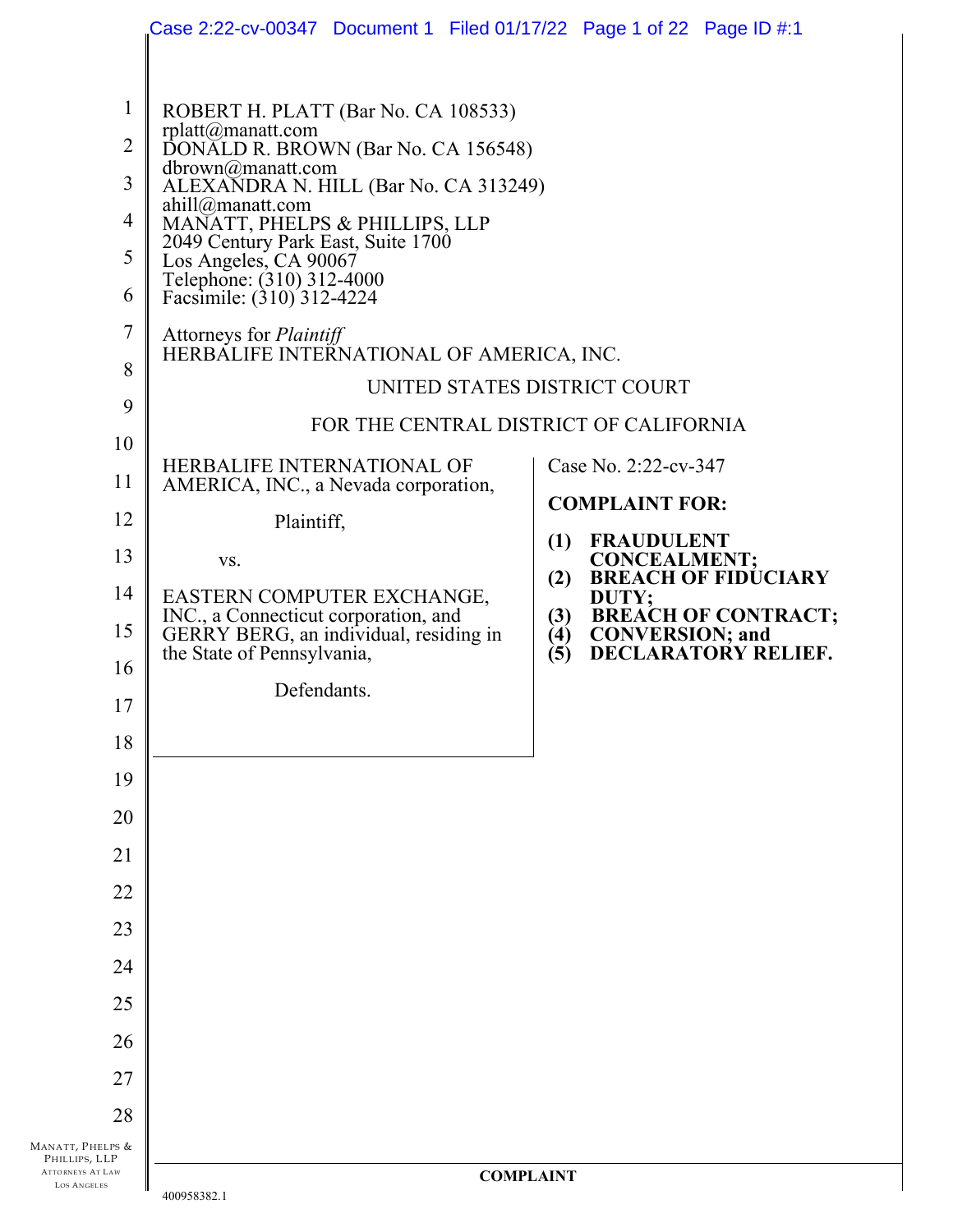|                | Case 2:22-cv-00347 Document 1 Filed 01/17/22 Page 2 of 22 Page ID #:2                            |  |  |
|----------------|--------------------------------------------------------------------------------------------------|--|--|
|                |                                                                                                  |  |  |
| $\mathbf{1}$   | Plaintiff Herbalife International of America, Inc. ("Herbalife"), for its Complaint              |  |  |
| $\overline{2}$ | herein, states and alleges as follows:                                                           |  |  |
| $\overline{3}$ | <b>THE PARTIES</b>                                                                               |  |  |
| $\overline{4}$ | Plaintiff Herbalife is a Nevada corporation with its principal place of<br>1.                    |  |  |
| 5              | business in Los Angeles, California.                                                             |  |  |
| 6              | Defendant Gerry Berg ("Berg") is an individual who, on information and<br>2.                     |  |  |
| $\tau$         | belief, currently resides and is domiciled in Pennsylvania.                                      |  |  |
| 8              | 3.<br>Defendant Eastern Computer Exchange ("Eastern") is a Connecticut                           |  |  |
| 9              | corporation with its principal place of business in Westport, Connecticut.                       |  |  |
| 10             | <b>JURISDICTION AND VENUE</b>                                                                    |  |  |
| 11             | This Court has jurisdiction over this action pursuant to the provisions of 28<br>4.              |  |  |
| 12             | U.S.C. Section 1332 because there is complete diversity between Herbalife, Eastern, and          |  |  |
| 13             | Berg, and the amount in controversy exceeds the sum of \$75,000, exclusive of interest and       |  |  |
| 14             | costs.                                                                                           |  |  |
| 15             | Venue is proper in this Court pursuant to 28 U.S.C. Sections 1391(b) and<br>5.                   |  |  |
| 16             | 1400 because a substantial part of the events giving rise to the claims occurred in this         |  |  |
| 17             | judicial district, and Herbalife's principal place of business is within this judicial district. |  |  |
| 18             | Eastern and Herbalife entered into a Master Services Agreement ("MSA") providing that            |  |  |
| 19             | "any and all disputes arising under this Agreement shall be adjudicated in the appropriate       |  |  |
| 20             | state or federal court within California." Eastern and Herbalife also entered into a Non-        |  |  |
| 21             | disclosure Agreement ("NDA") providing that "all disputes arising from or relating to this       |  |  |
| 22             | Agreement [shall be subject] to the exclusive venue and jurisdiction of, the state and           |  |  |
| 23             | federal courts of Los Angeles County, California."                                               |  |  |
| 24             | Venue is also proper in this Court because Berg and Herbalife entered into a<br>6.               |  |  |
| 25             | confidentiality agreement (the "Confidentiality Agreement") that "any action to enforce or       |  |  |
| 26             | interpret it, or otherwise arising from it, shall be initiated and maintained in a court in the  |  |  |
| 27             | County of Los Angeles "                                                                          |  |  |
| 28             |                                                                                                  |  |  |
|                | 1                                                                                                |  |  |

 $\|$ 

**COMPLAINT**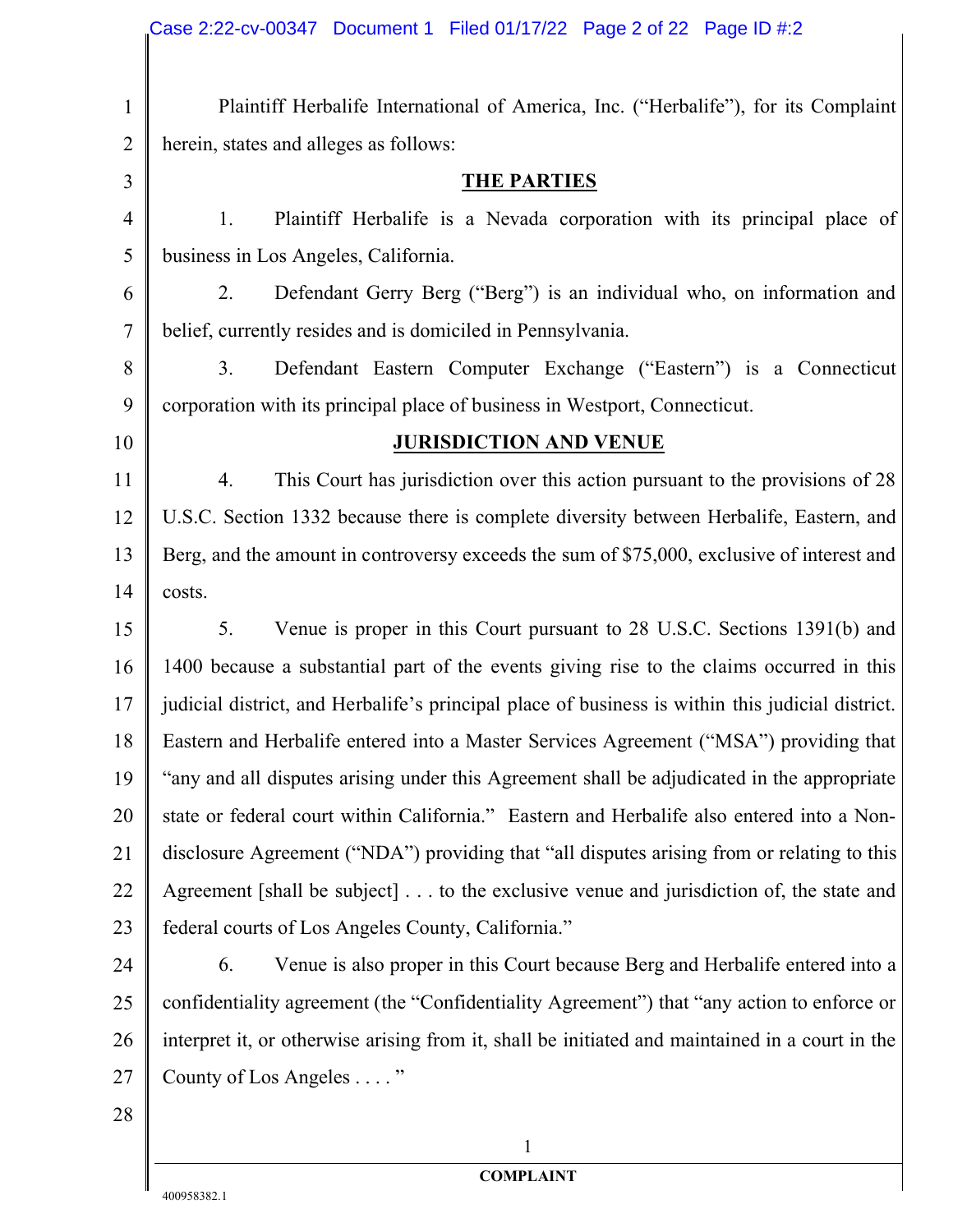#### **FACTUAL BACKGROUND**

#### **General Allegation**

7. In furtherance of a fraudulent scheme, defendant Berg conspired with Eastern to provide Eastern an unfair advantage to the detriment of Herbalife.

5

1

2

3

4

#### **Herbalife's Robust Procurement Policies and Procedures**

6 7 8 9 10 8. Herbalife is a global nutrition company that, through its network of independent distributors, provides consumers with nutrition solutions in the areas of weight management, sports nutrition, and health and wellness. Herbalife has been in operation for over 41 years and is currently a New York Stock Exchange publicly traded company operating in 95 markets globally.

11 12 13 14 9. Herbalife has robust and detailed written procurement policies and procedures that all employees must follow. Pursuant to these policies and procedures, Herbalife engages thousands of vendors to provide goods and services to Herbalife in a fair and consistent manner.

15 16 17 18 19 20 21 22 23 24 25 10. Herbalife's procurement policies and procedures contain extensive requirements. Herbalife's procurement procedures require, among other things, a number of written approvals by specified employees before a vendor can be awarded a contract. Berg was advised that before capital expenditures could be made through a third party vendor, Herbalife's policies and procedures required the following: 1) an approved Project Authorization Request or "PAR"—that is, approval of the proposed total expenditure on the overall project; 2) an approved purchase requisition or "PR"—that is, approval for the specific purchase tied to the project for which there is an approved PAR; and 3) an approved Purchase Order or "PO" for the vendor, tied to the project and purchase for which there is already an approved PAR and PR, which represents Herbalife's purchase commitment to the vendor.

26 27 28 11. The PAR, PR, and PO must all be approved in writing by the specifically designated employees at Herbalife with approval authority. Multiple approvals may be required, including by senior management and the Board of Directors ("Board"),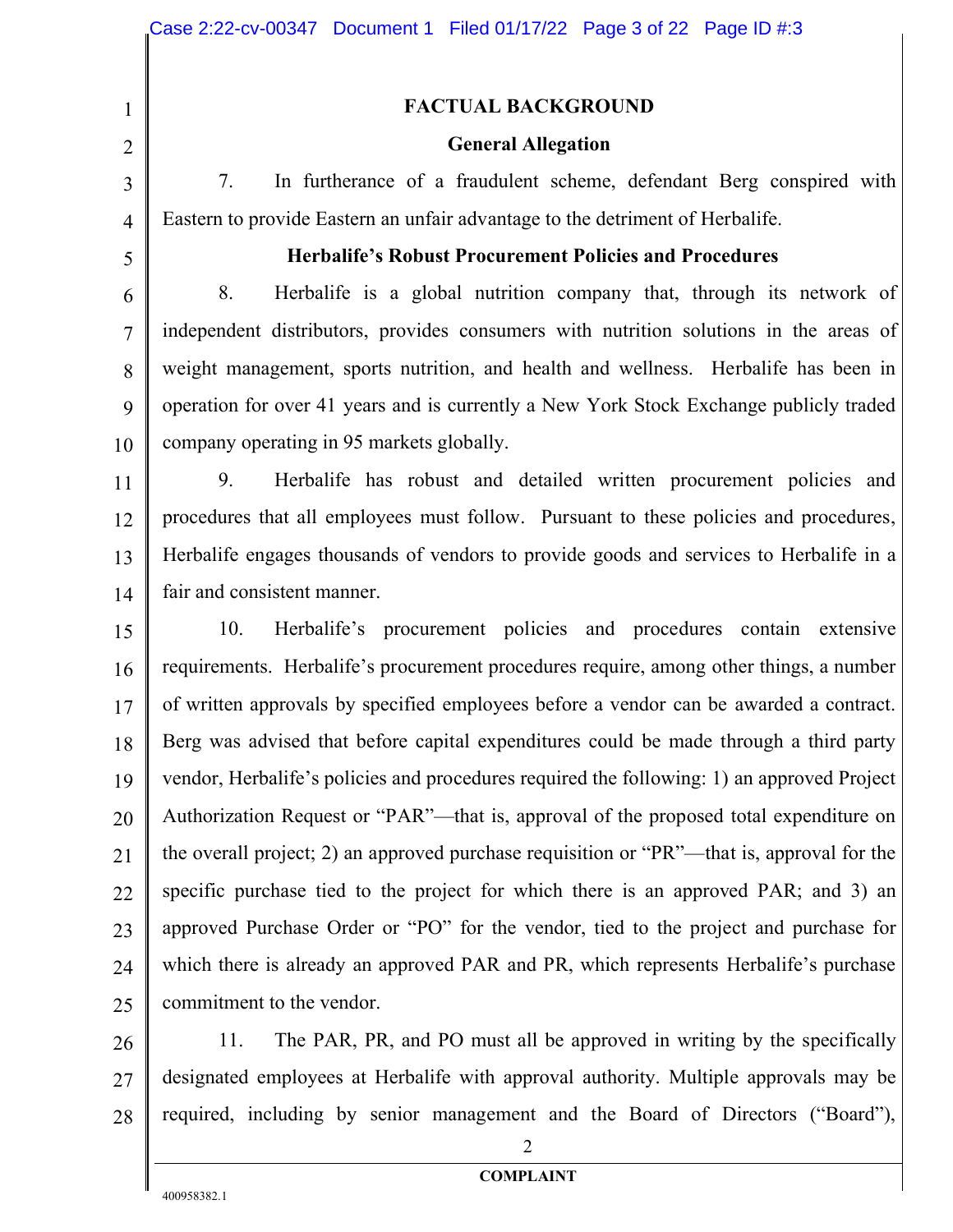depending on the size of the expenditure.

1

2

3

4

5

6

7

8

9

10

14

12. To ensure that all of these required procurement policies and procedures were followed, Herbalife used database systems to record and maintain PARs, PRs, and POs. For example, a PO cannot be issued using Herbalife's Oracle database unless all of the required approvals have been obtained for both the associated PAR and PR.

13. The Oracle database sequentially assigns a unique number to a PO based on the date of creation of the PO. Once all of the requisite approvals are obtained, and a PO is able to be issued, an employee of Herbalife typically sends a copy of the PO to the vendor from the Oracle system. All PARs, PRs, and POs, including all written authorizations for such documents, are stored on Herbalife database systems.

11 12 13 14. These procurement procedures and procedures were designed by Herbalife to promote transparency and to ensure that projects being bid were within the company's budget, met the company's stated needs, and were subject to fair competitive bidding.

**Herbalife Hires Berg, Who Is Made Aware of Herbalife's Policies and Procedures**

15 16 17 18 15. In late 2019, Berg discussed a potential employment opportunity for Berg to work at Herbalife. On or around January 6, 2020, Berg accepted an at-will position as Vice President of Infrastructure & Operations at Herbalife, reporting directly to the Chief Information Officer.

19 20 16. As part of Berg's onboarding process, Berg had access to, and was required to be familiar with, Herbalife's procurement policies and procedures identified above.

21 22 23 24 25 26 27 28 17. Berg was well-aware of Herbalife's procurement policies and procedures. In fact, in May 2020, an employee of Herbalife made a complaint against Berg alleging that Berg had not followed Herbalife's procurement policies and procedures in connection with work awarded to Eastern. Herbalife investigated the complaint and found that Berg, among other things, had not competitively bid some of the services awarded to Eastern, in violation of Herbalife's procurement policies and procedures. Berg, thus, was reminded of Herbalife's procurement policies and procedures, and instructed that in the future Berg must follow Herbalife's procurement policies and procedures.

3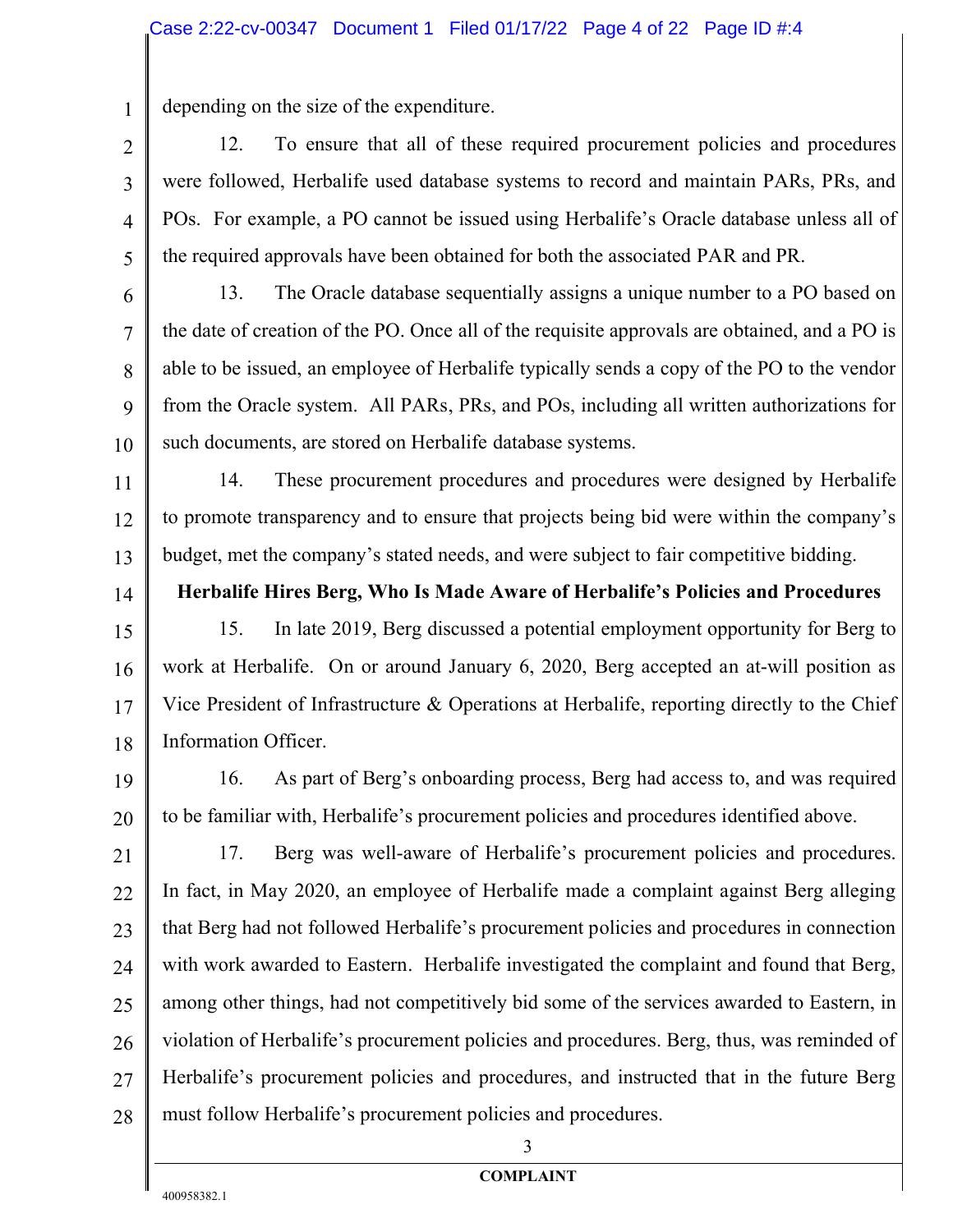1 2 3 4 18. Upon hire, Berg also signed the Confidentiality Agreement wherein Berg agreed not to share Herbalife's confidential information with "any third party, except, when necessary, in the course and scope of his/her employment and in furtherance of [Herbalife's] business." *See* Exhibit 1.

#### **Eastern Signs a MSA**

19. On information and belief, Eastern is a technology company based in Westport, Connecticut. Eastern is what is known as a "value added reseller" or "VAR," which partners with original equipment manufacturers ("OEMs") such as Dell Technologies, to resell computer equipment to end users such as Herbalife.

10 11 12 20. Berg had a history of working with Eastern at companies where he was previously employed. During that time, Berg developed a close personal relationship with, among other individuals at Eastern, Eastern's president, Brendan Lynch ("Lynch").

13 14 15 16 17 18 21. In late 2019, Eastern was introduced to and became an Herbalife vendor for the first time. Herbalife and Eastern signed the NDA, effective December 13, 2019, strictly prohibiting the parties from using any confidential information of the other. *See* Exhibit 2. Herbalife and Eastern also signed the MSA in January 2020. Berg signed the MSA, although it was backdated to December 19, 2019, before his employment commenced with Herbalife. *See* Exhibit 3.

19

5

6

7

8

9

## **Herbalife Issues 21 Purchase Orders to Eastern**

20 21 22 23 22. Starting January 2020 through April 2021, Herbalife entered into 21 different POs with Eastern and paid Eastern over \$15 million in connection with those POs. Eastern, thus, was well aware of the necessity of Herbalife issuing a PO before any payments could and would be made by Herbalife.

- 24
- 25

## **Eastern Receives a Purchase Order to Conduct an Analysis of Herbalife's Business Continuity and Disaster Recovery Strategy**

26 27 28 23. Business continuity and disaster recovery ("BCDR") generally refers to a strategy to reduce the risk of technology outages that could disrupt a business. Herbalife retained Eastern in or around April 2020, pursuant to a PO, to perform an "application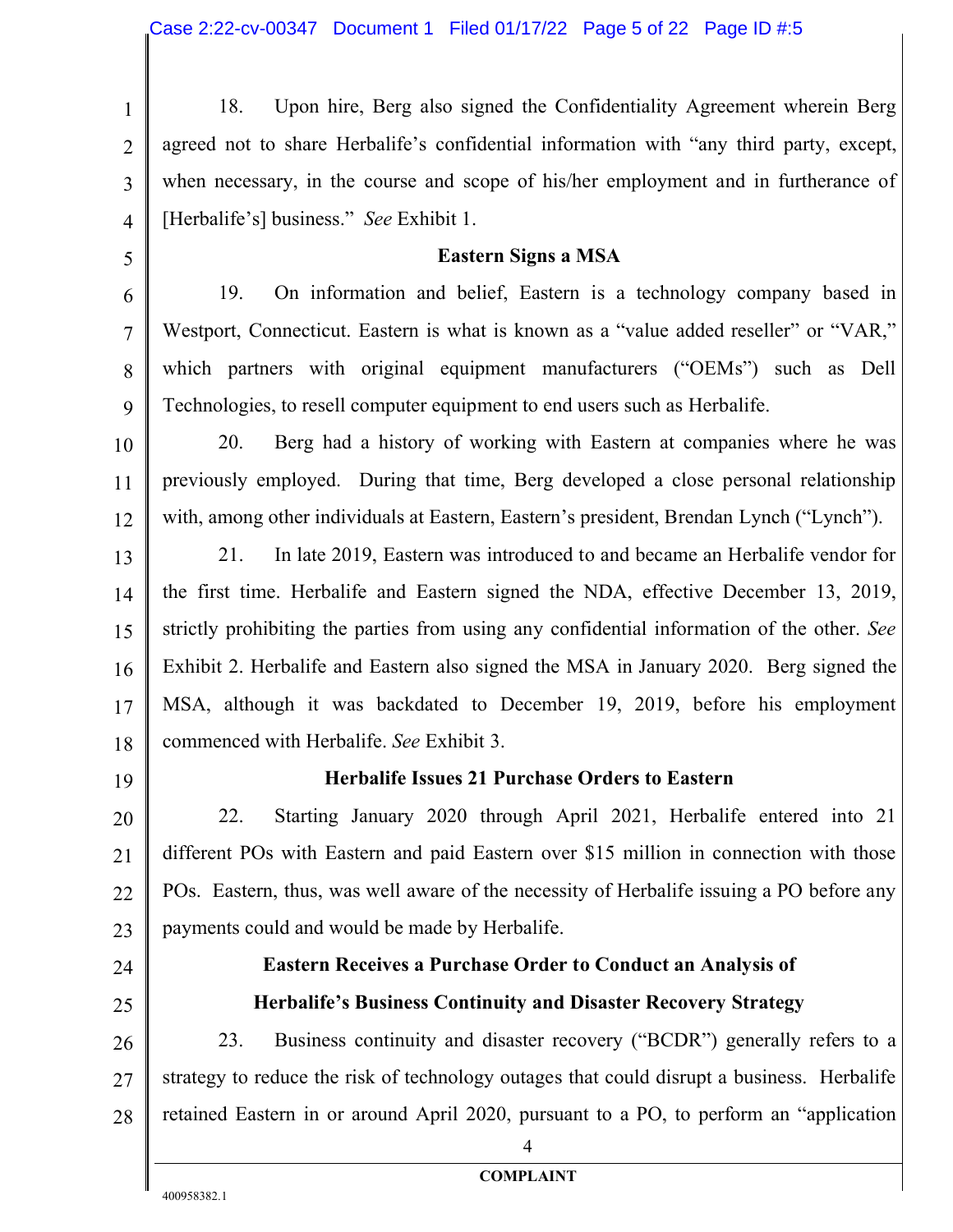1 2 3 impact analysis" ("AIA") of Herbalife's BCDR systems in both its Salt Lake City and Winston-Salem database locations. Herbalife paid Eastern for the AIA in accordance with the PO issued for it.

- 4 5 6 7 8 9 10 11 12 24. Eastern provided Herbalife the AIA report, with its BCDR design recommendations, on or around June 18, 2020. The June 18, 2020 Eastern AIA report made two recommendations for potential BCDR solutions for Herbalife's computer systems located in Salt Lake City and Winston-Salem. In its AIA report, Eastern stated it would make a proposal "in 4 weeks" (by July 18, 2020) to address the BCDR strategy for both Salt Lake City and Winston-Salem. Notably, both design solutions recommended by Eastern would have Herbalife commit significant resources to an on-premises, primarily hardware-focused solution (i.e., use vendors such as Eastern to purchase hardware and equipment from OEMs like Dell), rather than a cloud-based solution.
- 13

## **Herbalife's Board of Directors Reviews BCDR Strategy**

14 15 16 17 18 19 20 25. During the summer and into the fall of 2020, a team of Herbalife employees, including Berg, prepared a presentation for Herbalife's Board of Directors (the "Board") on BCDR. The presentation addressed various BCDR recommendations for both the Salt Lake City and Winston-Salem locations. The purpose of the presentation to the Board was to present management's recommendations related to BCDR and to seek Board approval for funding a BCDR project, consistent with Herbalife's policies and approval process.

21 22 23 24 25 26 26. The presentation requested the Board to approve \$40 to \$50 million to address BCDR. The presentation noted that the "cost projections represent estimated maximum spend, *as no negotiating has been initiated* (of which \$20 million is [capital expenditures] and the remainder is maintenance and support)." (Emphasis added.) At this Board meeting, which Berg did not attend, the Board approved a preliminary budget to address BCDR.

- 27
- 28

#### **Berg Meets with Eastern on October 28, 2020**

27. Unbeknownst to his supervisor, Berg had arranged for Eastern (Lynch and

**COMPLAINT**

5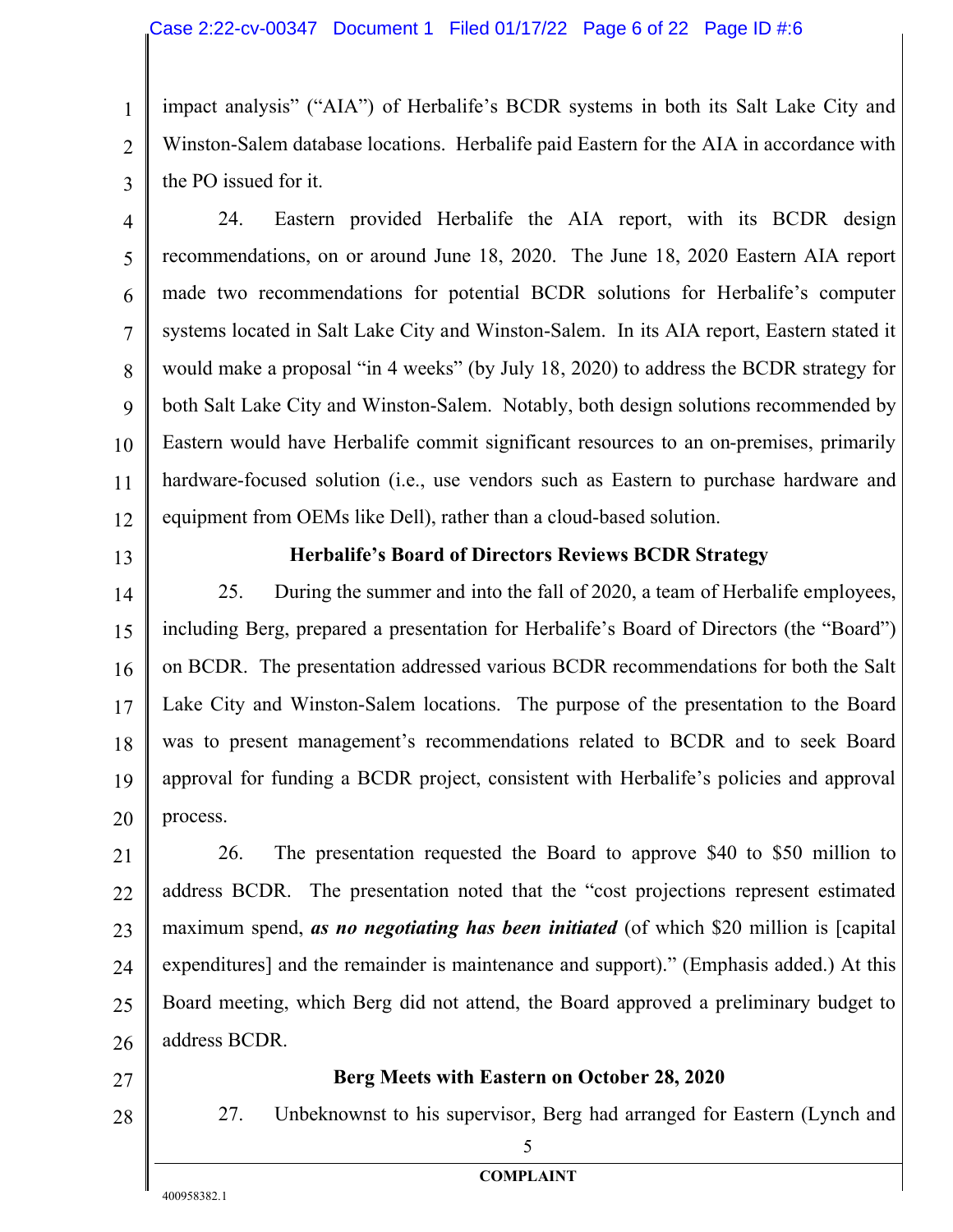Marty O'Brien ("O'Brien"), Eastern's Regional Sales Director), to meet at Herbalife's office in Torrance on October 28, 2020.

2 3

4

5

6

7

8

1

28. The October 28, 2020 meeting was attended by Gerry Berg, Peter Bray ("Bray"), Herbalife's Senior Director of Strategy and Governance, as well as Lynch and O'Brien. Because Bray had been recently hired and had been primarily working remotely at Herbalife, the meeting was Bray's first time in Herbalife's office, as well as Bray's first-time meeting Berg, Lynch, and O'Brien in person. Bray was unaware of the purpose of the meeting.

9 10 11 29. As of October 28, 2020, there was no PAR, PR, or PO issued for the BCDR project; therefore, neither Bray nor Berg had any authority to approve Eastern ordering any equipment for the proposed BCDR project.

12 13 14 15 16 17 18 30. Nevertheless, Eastern (Lynch and O'Brien) raised the possibility of Eastern pre-ordering BCDR equipment during the October 28, 2020 meeting. More specifically, Eastern suggested that it purchase equipment from Dell on behalf of Herbalife before Herbalife had approved a PAR, PR, or PO for the equipment. During this meeting, Bray told Lynch and O'Brien that he wouldn't take such an approach, but that if Eastern nevertheless did so, and chose to pre-order BCDR equipment, that such a decision would be "on them."

19 20 21 22 23 24 31. Although the Board approved the initial spend, Herbalife's policies nevertheless require employees to follow its required approval process, which includes a PAR, PR, and PO. Berg and Bray knew well that no one could bypass this process and approve a "verbal order" for the purchase of the BCDR equipment. This was especially so given the significant size of the expenditure. Eastern likewise knew that it must receive a PO, in writing, from Herbalife, just as it had many times for prior orders.

25 26 27 28 32. While Defendants now claim that Bray placed a "verbal order" for tens of millions of dollars of BCDR equipment at this October 28 meeting, without a PAR, PR, or PO, this contention is belied by many facts. Bray steadfastly denies that he approved a verbal order. Moreover, Berg, not Bray, was the project lead for BCDR, had the prior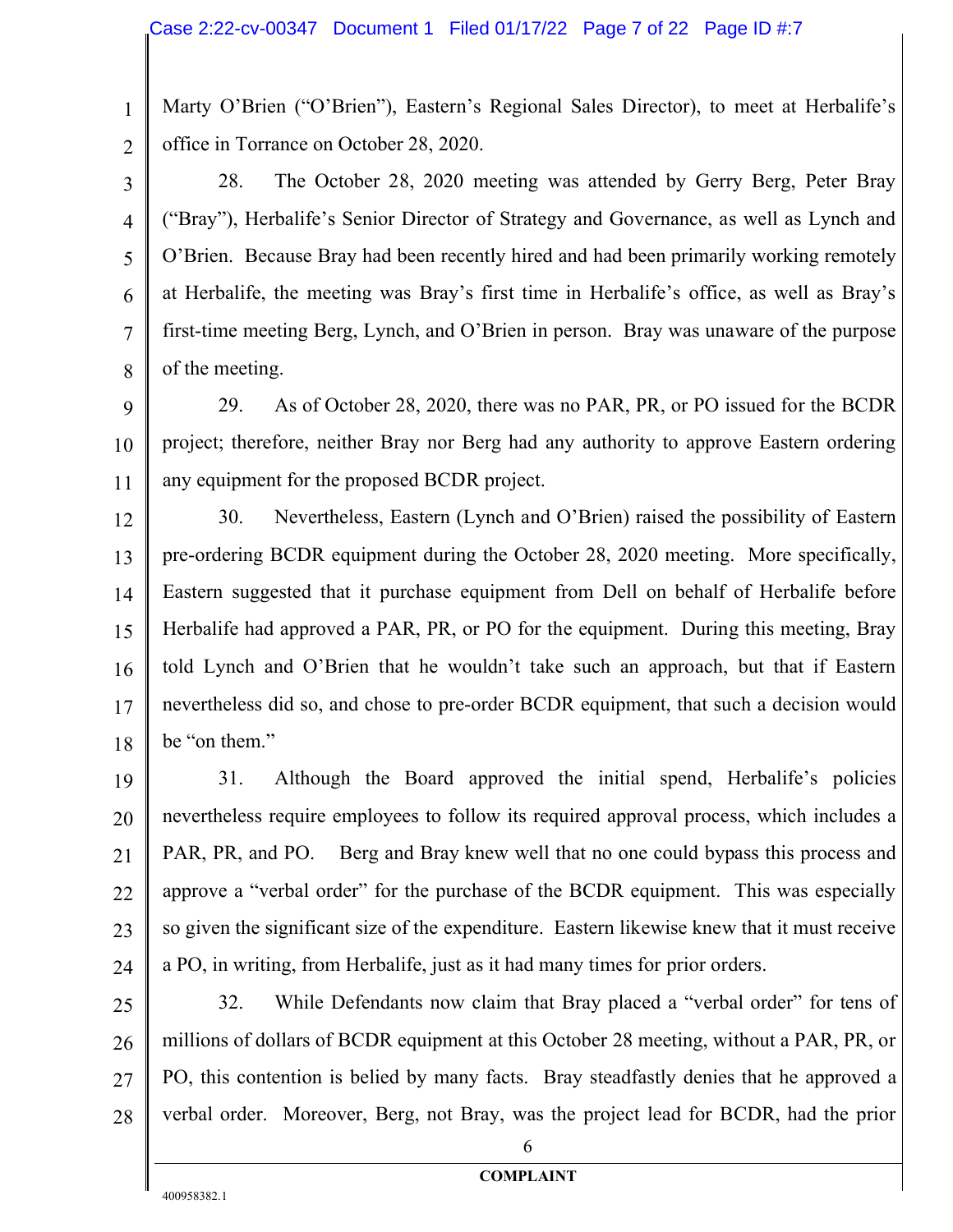#### Case 2:22-cv-00347 Document 1 Filed 01/17/22 Page 8 of 22 Page ID #:8

1 2 3 4 5 relationship with Eastern, and convened the October 28, 2020 meeting. Moreover, unlike Berg, Bray did not have a vice president title. Finally, Berg certainly was aware that Bray, who was below Berg in the Herbalife hierarchy, and had just recently joined the company, could not unilaterally ignore Herbalife's procurement policies and procedures and place a verbal order worth tens of millions of dollars.

6 7 8 33. On October 30, 2020, Eastern, without Herbalife's knowledge or authorization, placed an order in excess of \$20 million worth of computer hardware from Dell, supposedly for Herbalife's BCDR project.

9 10 11 12 13 14 15 16 17 18 34. It is abundantly clear that Berg and Eastern understood that they did not have the authority to proceed with the order and spend millions of dollars on the BCDR project. There is no evidence confirming or even mentioning this supposed verbal agreement anywhere at Herbalife. Herbalife has been unable to locate even a single email evidencing an agreement between Eastern and Herbalife to purchase the BCDR equipment, and there is no written agreement to this effect. It is inconceivable that a deal worth tens of millions of dollars, potentially involving dozens of Herbalife employees, would leave no paper trail at Herbalife. It appears that all communications, if any, regarding Eastern's ordering of the equipment from Dell were conducted on non-Herbalife devices in an apparent effort to conceal the transaction.

19

#### **Herbalife Issues a RFP for BCDR Strategy**

20 21 22 23 24 25 35. Herbalife, unaware that Eastern had placed an order for certain BCDR equipment, began the formal process of searching for a vendor to fulfill its BCDR needs after the Board approved an initial BCDR spend. As required by its policies and procedures, Herbalife conducted a request for proposals ("RFP") process in November 2020 for the BCDR project. Herbalife invited vendors to bid on the BCDR project, including Eastern.

26 27 28 36. In November 2020, Herbalife provided the vendors participating in the RFP with highly confidential information about its computer systems, including information related to data processing, data protection, and business continuity capabilities, to allow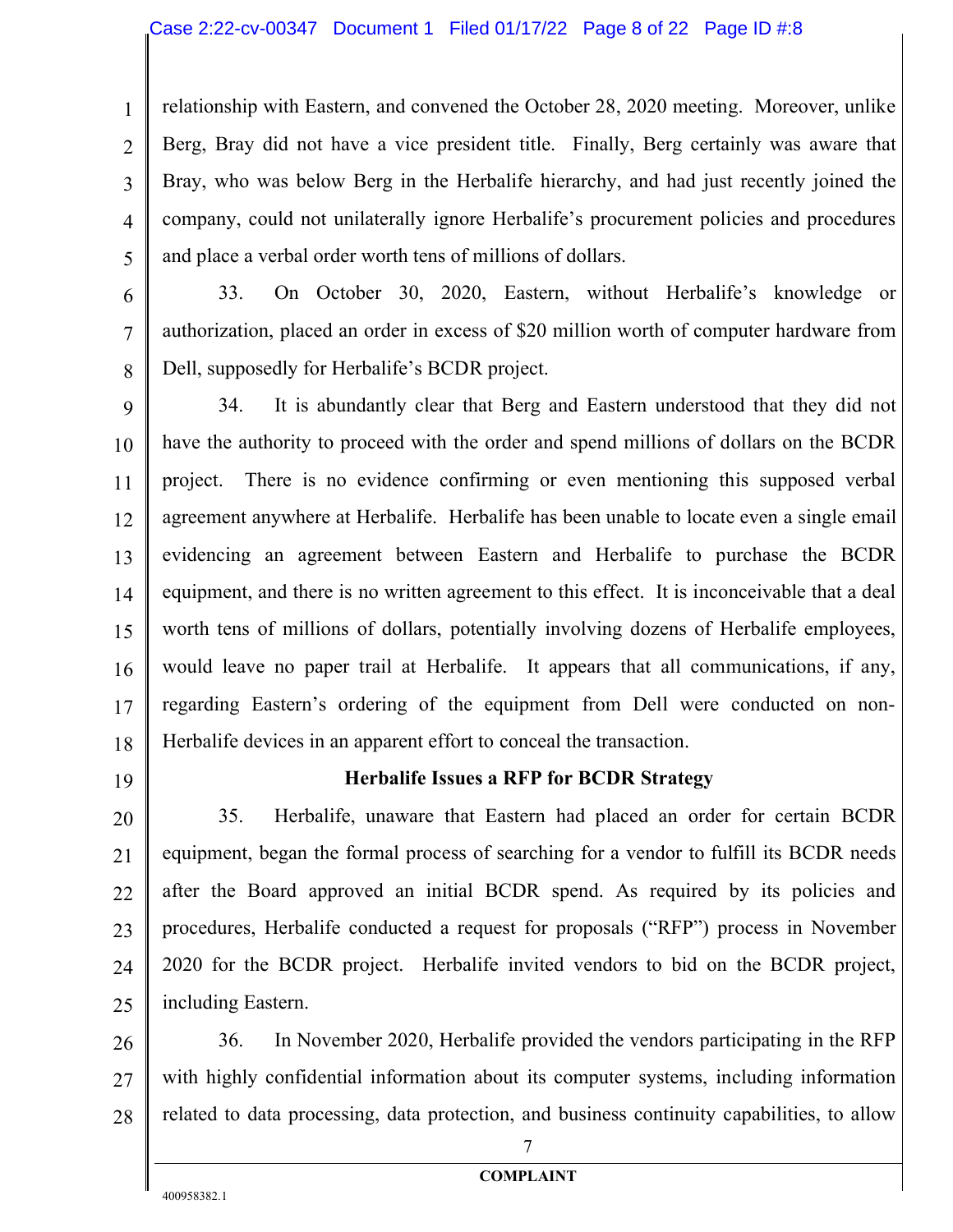the vendors to fully diagnose Herbalife's needs and provide bids to address BCDR strategy. The bid for the BCDR project was for the entire project, not phases.

2 3

4

5

6

7

1

37. At no time during the RFP process did Eastern or Berg ever mention that Eastern had already allegedly been awarded all or part of the BCDR project, nor did Eastern or Berg ever mention that it had already ordered equipment from Dell. To the contrary, along with other vendors invited to participate in the RFP, Eastern prepared and submitted a response to the RFP.

8 9 10 11 12 13 14 15 16 17 18 38. Indeed, Eastern's full participation in the RFP process for BCDR—from November 2020 through January 2021—undermines its position that Eastern had some type of verbal commitment from Herbalife in October 2020 to order the BCDR equipment. Even more perplexing, is that Eastern now claims that Herbalife informed Eastern that it had won the RFP in mid-December 2020—which, again, runs contrary to Eastern's decision to order tens of millions of dollars of equipment from Dell in October 2020. Eastern's contentions are further belied by email communications between Eastern and Herbalife, which demonstrate that, as of January 2021, there were still discussions between Herbalife and Eastern regarding Eastern's potential bid for the entire BCDR project. Thus, it was clear based on Eastern's conduct that Eastern had not been announced as the "winner" of the RFP prior to October 2020 or at any time whatsoever.

- 19
- 20

21

22

## **There Was No Approval of the BCDR Project**

39. In accordance with Herbalife's policies and procedures, on January 20, 2021, a PAR for the entire BCDR project was submitted for approval.

**Herbalife Circulates BCDR PAR in January 2021, Further Demonstrating That** 

23 24 25 26 40. Given the size of the BCDR project, the PAR required written approval from numerous employees, up to and including both the President, as well as the Chairman/CEO. Berg was one of 15 Herbalife employees whose authorization was required to approve the PAR.

27

28

41. On January 27, 2021, Berg recorded his approval of the PAR in the Oracle system. At no time did Berg disclose that he was aware that Eastern had already ordered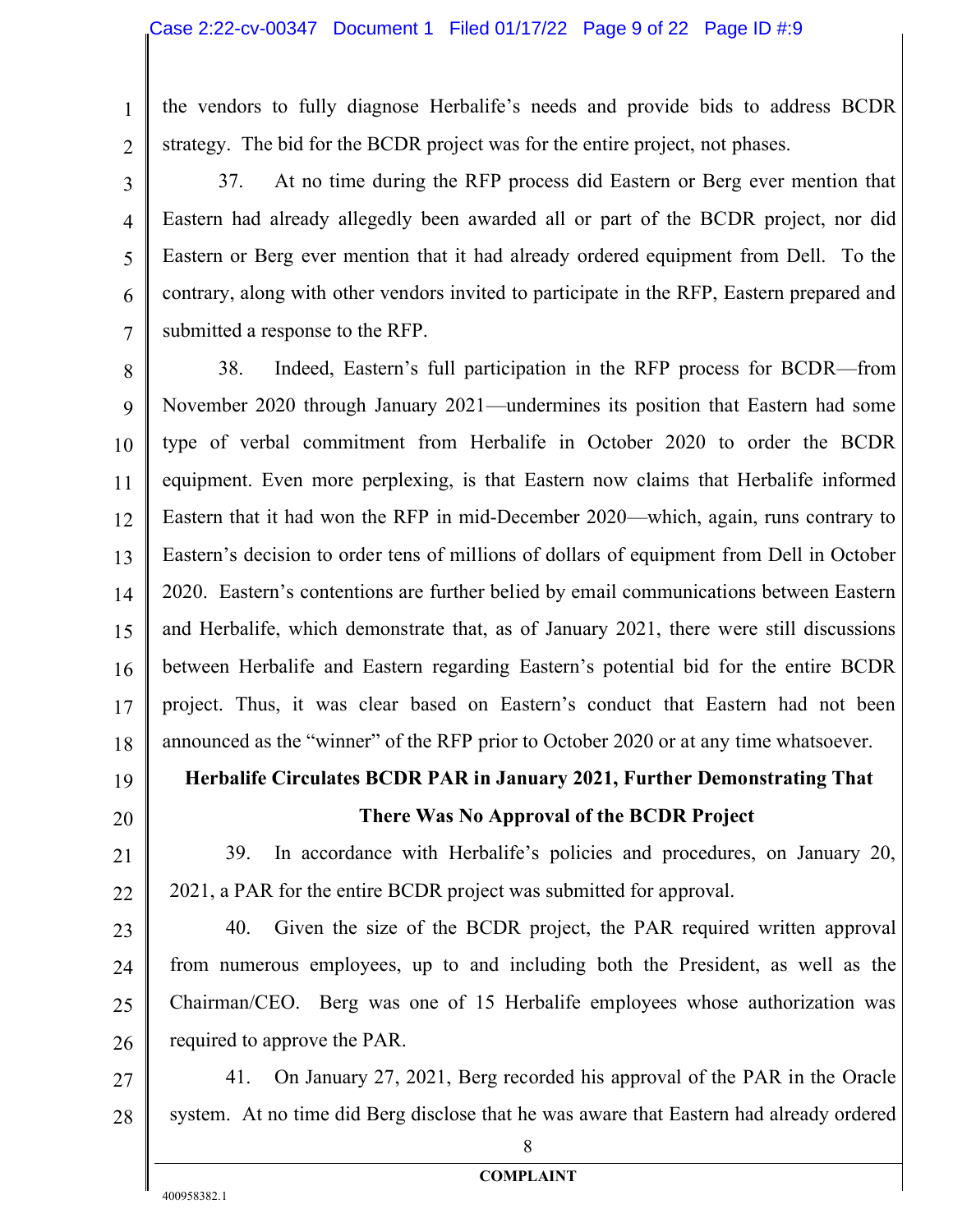the BCDR equipment from Dell.

42. The PAR did not receive approval from all 15 individuals required and, therefore, there was no authorization from Herbalife for Eastern or any vendor to proceed with the BCDR project.

5

6

7

8

9

10

1

2

3

4

#### **Herbalife Terminates the RFP Process**

43. Herbalife decided to terminate the RFP without awarding the contract to any vendor in January 2021 to further assess the proposed BCDR project design. Later that month, Herbalife decided to engage a neutral third-party to review and assess the proposed BCDR project design. Berg expressed his extreme displeasure regarding Herbalife's decision to retain a third party to independently assess the BCDR project.

11 12 13 14 44. That same month, Eastern and the other bidders were advised that the RFP process was put on hold. No vendor was selected, and the bidding process was terminated to avoid a tainted process and allow Herbalife to further scrutinize its BCDR solution options.

15

#### **Berg Delivers a Fraudulent PO to Eastern**

16 17 18 45. On information and belief, Dell asked Eastern for proof that Herbalife had committed to the multi-million dollar purchase of computer hardware through Eastern from Dell for Herbalife's BCDR strategy.

19 20 21 22 23 24 25 26 27 28 46. On information and belief, desperate to get a PO from Herbalife, Lynch conspired with Berg to create a fraudulent PO wrongly suggesting that Herbalife had authorized Eastern to purchase the BCDR computer hardware from Dell. On February 23, 2021, Berg hand delivered to Lynch a fraudulent PO backdated to October 30, 2020. According to a sworn declaration provided by Lynch, "[o]n or about February 23, 2021, Gerry and [Lynch] met with a mutual friend for a dinner meeting, as [they] have done for many years. Just prior to the dinner meeting, [Lynch] asked Gerry if he could bring [Lynch] any written acknowledgement of the BCDR Equipment Order so [Lynch] could show it to Dell, as requested. Gerry brought [Lynch] a document that memorialized the October 28, 2020 BCDR Equipment Order."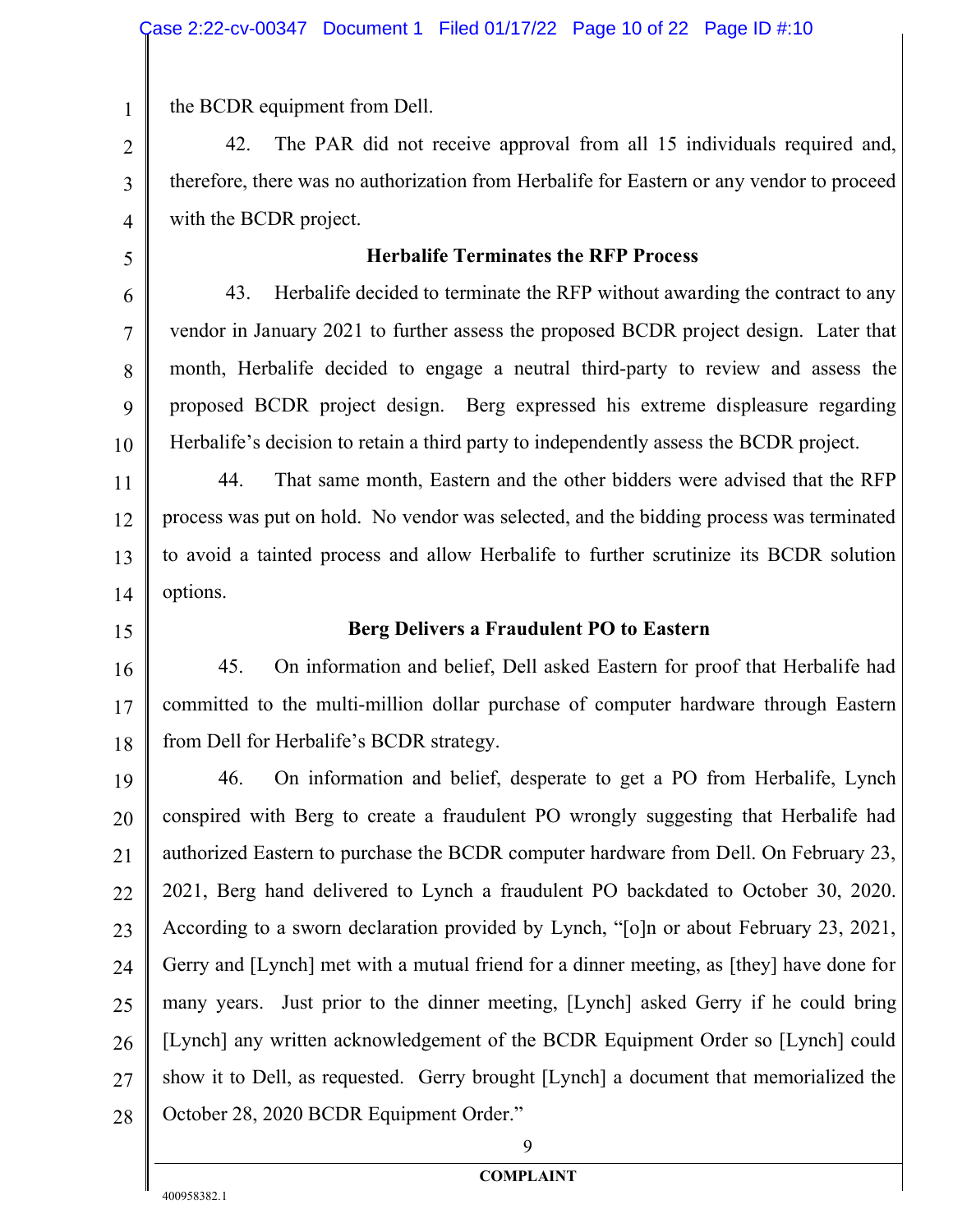1 2

47. On information and belief, Eastern then provided the fraudulent PO to Dell for the purpose of falsely confirming Herbalife's BCDR equipment order.

3 4 5 6 7 8 9 10 11 48. Not surprisingly, the fraudulent PO provided by Berg to Eastern does not exist anywhere in any of Herbalife's files or Oracle database. The fraudulent PO is not in Herbalife's Oracle database and was not transmitted through Herbalife's email systems to anyone at Herbalife or to any third party. Moreover, there is no record of any actual PO being issued to Eastern on or around October 30, 2020, nor is there any record of any PO being issued to Eastern for any project close to \$20 million, including BCDR. This is not surprising, as there was never an approved PAR or PR issued for the BCDR order; thus, there could not have been an approved PO issued for any equipment order related to BCDR.

12 13 14 15 16 17 18 19 20 21 22 23 49. The fraudulent PO that was delivered by Berg to Eastern on February 23, 2021 was identified with the PO number 1102051762. This PO number was originally issued by Herbalife to Eastern for a completely different project. The original PO was redacted, and new language for the fraudulent PO inserted, to disguise the fact that the fraudulent PO was in fact fabricated. Though not immediately apparent at first blush, upon closer review, the fraudulent PO was also riddled with errors, further underscoring its fraudulent nature. The Payment Terms on page 1 ("60 on Delivery in Full") do not match the Payment Terms on pages 2 and 3 ("30"). Under the word "Release" on the front page, the text "Page 1 of 3" is missing, but would be included on Herbalife POs. The PO contains vague language rather than identifying specific equipment that would be ordered. Nevertheless, this fraudulent PO was delivered by Eastern to Dell as evidence that Eastern had an "agreement" with Herbalife to order the Dell equipment.

24

#### **Herbalife Hires Deloitte to Reevaluate Herbalife's BCDR Needs**

25 26 27 28 50. In February 2021, Herbalife hired Deloitte to analyze its BCDR needs. Deloitte was retained to make independent recommendations without any financial incentives. Throughout the month of March 2021, confidential meetings occurred between representatives of Deloitte and Herbalife to evaluate the proposed BCDR project.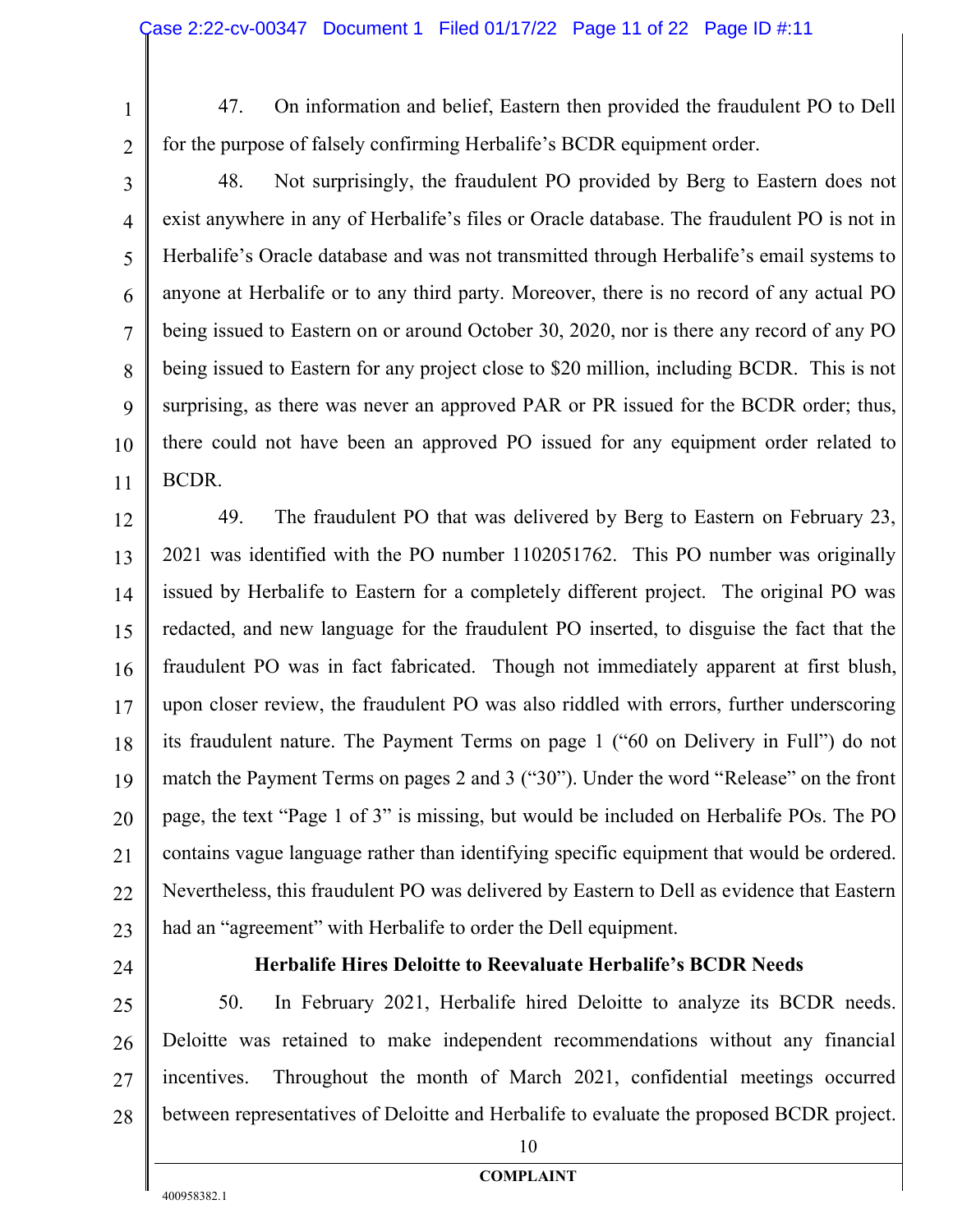1 2 3 It was made clear to participants, including Berg, that these meetings and the information shared during these meetings with Deloitte were highly confidential. Eastern was not invited to, and did not attend, these meetings.

4

5

6

7

8

9

10

51. At these meetings between Herbalife and Deloitte, various alternative BCDR solutions were discussed. Berg, who attended the meetings with Deloitte, never advised anyone at Herbalife or Deloitte that, allegedly, Eastern had already been awarded the BCDR contract, or that Eastern had already ordered the BCDR equipment. Berg had a fiduciary obligation to disclose to Herbalife that he understood that Eastern had already ordered tens of millions of dollars of BCDR equipment. Despite attending a series of meetings between Herbalife and Deloitte, Berg kept the alleged Eastern order a secret.

11 12 13 52. At these meetings between Deloitte and Herbalife, which Berg attended, different solutions regarding BCDR were discussed, including a cloud-based solution that would render the Eastern equipment purchase unnecessary.

14 15 16 17 18 53. On March 31, 2021, Deloitte sent an "executive readout" PowerPoint deck to the Chief Information Officer, who then forwarded the deck to her direct reports, including Berg, the next day. The executive readout makes clear that Deloitte was recommending that Herbalife consider options other than a hardware-heavy BCDR solution that would rely on vendors like Eastern and Dell.

19 20 21 22 23 24 54. Realizing that, with Deloitte's involvement, a different BCDR solution might be selected that would render Eastern's equipment purchase unnecessary, Berg panicked and began displaying aggressive and hostile behavior at the meetings with Deloitte. At one meeting with Deloitte in March 2021, Berg became so enraged that he slammed his hand on a table in outrage. Such aggressive and unprofessional behavior compelled Herbalife executives to later apologize to representatives from Deloitte.

25

26

27 28

55. Berg's unprofessional and aggressive behavior was observed by and also reported to senior management. Ultimately, Herbalife decided to terminate Berg's at-will employment on or about April 9, 2021. As part of his separation, Berg signed a

**Berg Is Terminated**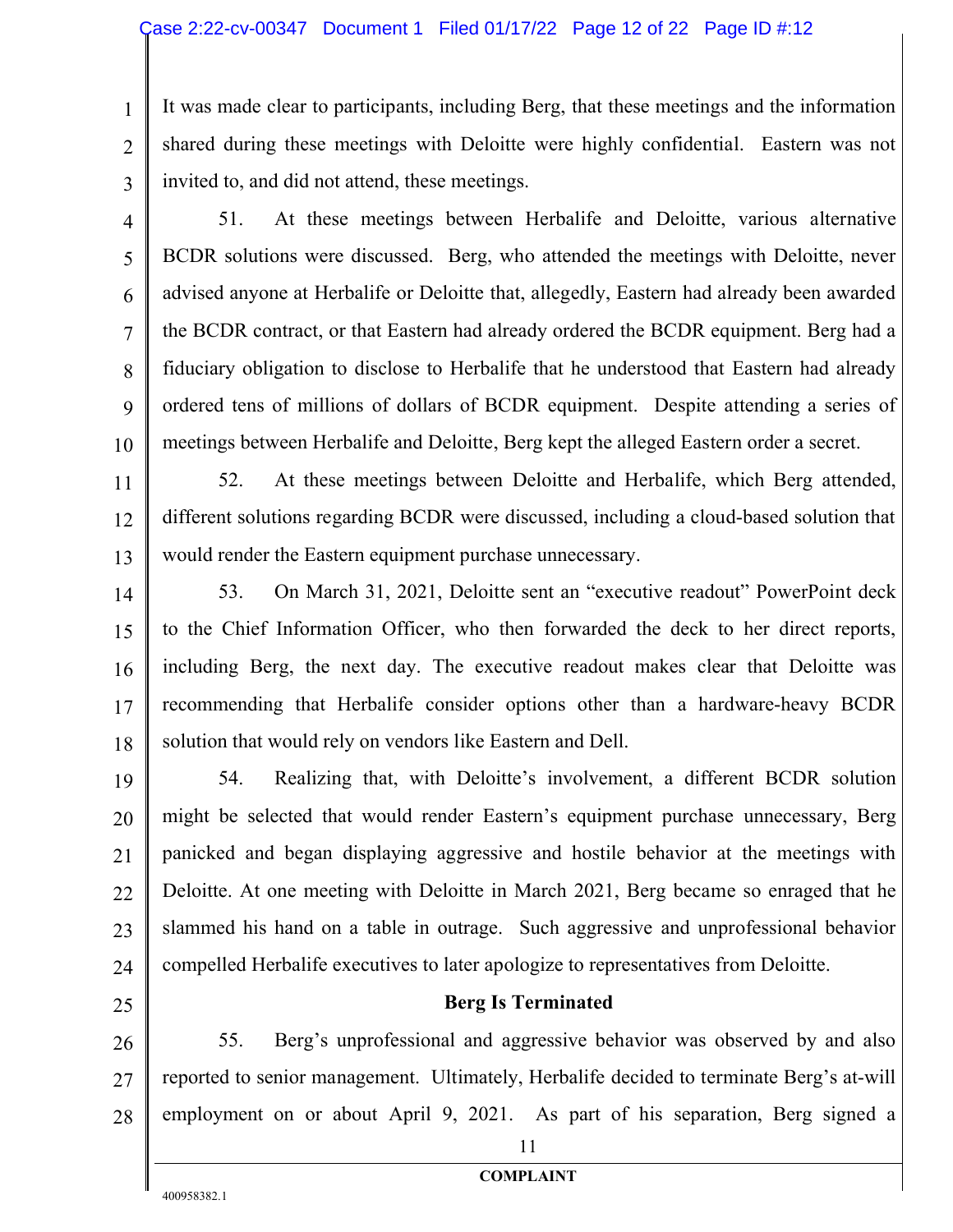#### Case 2:22-cv-00347 Document 1 Filed 01/17/22 Page 13 of 22 Page ID #:13

1 2 3 4 "Proprietary Information" agreement ("Proprietary Information Agreement") which stated that "any proprietary information which you may have obtained regarding Herbalife International of America, Inc. or its affiliates, as a result of your employment is to be held in strictest confidence." *See* Exhibit 4.

- 5 6 7 8 9 56. On April 27, 2021, 18 days after he was terminated, Berg forwarded a copy of the confidential Deloitte deck to Eastern from his personal Gmail account. There is no record of Berg ever emailing a copy of the presentation from his Herbalife email account to his personal Gmail email account; it appears that Berg must have used another method to transfer Herbalife materials to his personal device to avoid detection.
- 10

11

12

13

#### **Herbalife Discovers the Fraudulent PO**

57. Herbalife was unaware of the fraudulent PO or any order for BCDR equipment placed by Eastern. In July 2021, a Dell executive reached out to Herbalife requesting to speak about a "situation" that had arisen with Eastern.

- 14 15 16 17 18 19 20 21 58. The Dell representative explained that Dell had been informed by Eastern that Herbalife had placed a "firm order" via a PO numbered 1102051762 for BCDR equipment. The Dell representative further explained that Dell had built over \$20 million worth of computer equipment based on Eastern's representations. The Dell representative also informed Herbalife that Eastern had refused to accept delivery or pay for the BCDR equipment, causing a dispute between Dell and Eastern. At Herbalife's request, Dell sent the PO numbered 1102051762—*the fraudulent PO*—to Herbalife, which led to Herbalife's discovery of the fraud.
- 22

#### **Eastern Settles Its Dispute with Dell**

23 24 25 26 27 59. On information and belief, Dell and Eastern entered into a settlement and release agreement in which the parties released each other from any and all claims in connection with Eastern's BCDR order with Dell on Herbalife's behalf. On information and belief, Dell did not charge Eastern for the equipment nor did it charge Eastern for any restocking fees.

28

///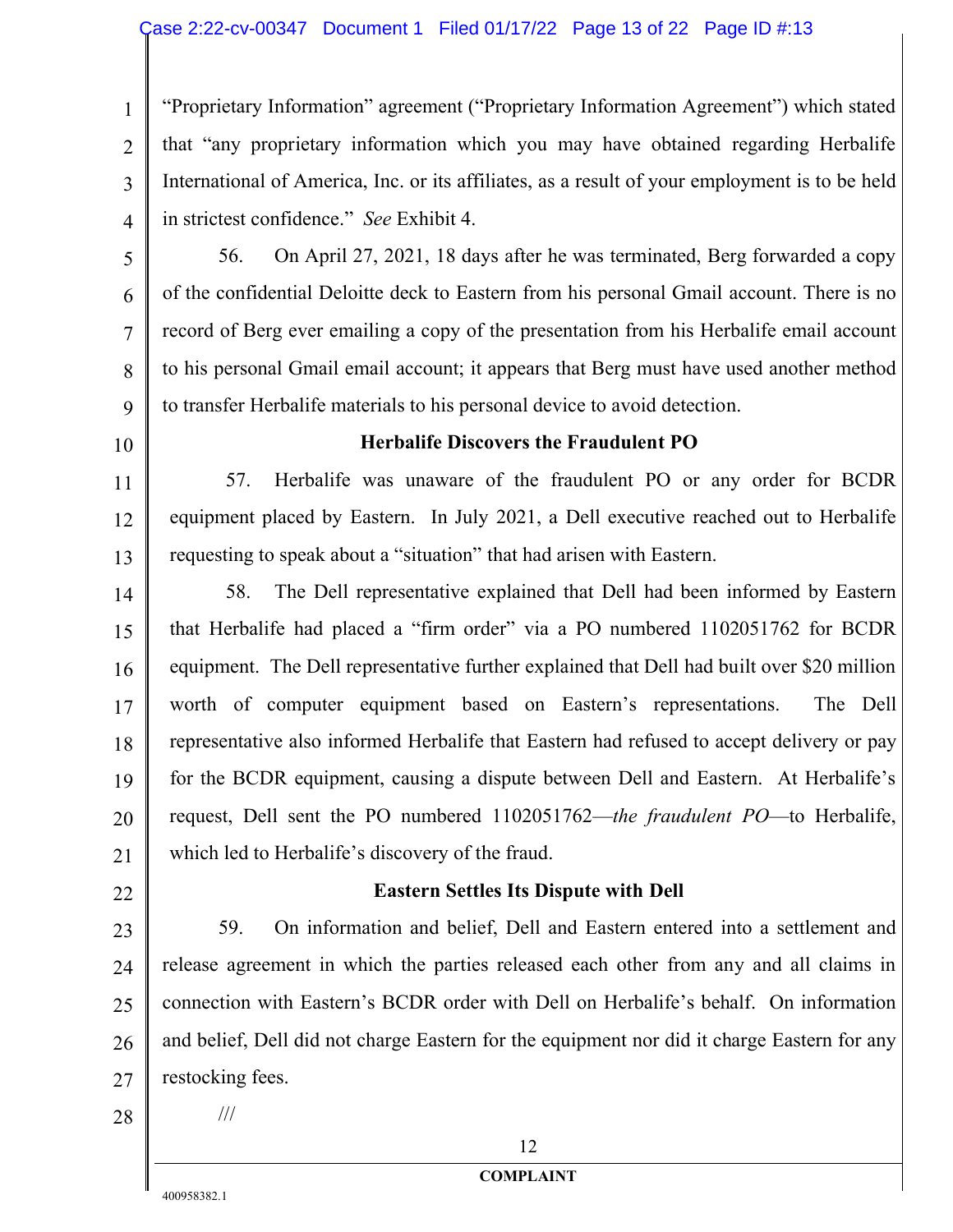**Eastern Seeks Compensation**

2 3 4 5 6 7 8 9 60. Despite its fraudulent acts, and despite being released from all claims by Dell, Eastern seeks to benefit from its fraudulent conduct by charging Herbalife fees in connection with its fraudulent BCDR order from Dell. Eastern now seeks millions of dollars from Herbalife in payment for the BCDR project, including equipment and labor. Eastern also has demanded that Herbalife pay \$2,267,476.86 to account for purported "restocking fees," as well as other alleged fees, such as "financing fees," allegedly charged by Dell to return the equipment Eastern ordered without authorization in October 2020. On information and belief, no such fees were charged.

10 11 12 13 14 15 16 17 61. Eastern is also seeking payment for \$1,074,915.62 in tokens and licenses Eastern purchased from a company called VMware allegedly on Herbalife's behalf. The agreement entered into between Eastern and Herbalife specifically provides that Herbalife is only responsible to pay for such tokens and licenses when they are ordered pursuant to a purchase order. However, Herbalife has never issued a PO (i.e., Herbalife has never given corporate approval) to purchase any of the VMware tokens or licenses for which Eastern is now seeking payment; therefore, no money is due or owing to Eastern for the purchase of such tokens.

18 19 20 21 22 23 24 25 26 27 28 13 **COMPLAINT Eastern Has Breached the NDA and MSA with Herbalife by Engaging in Fraudulent and Unethical Conduct** 62. Paragraphs 2(B) and 5(v) of the MSA between Herbalife and Eastern state in pertinent part: Contractor [i.e., Eastern] hereby agrees to perform the Services in a conscientious and professional manner and to the best of Contractor's ability . . . [Eastern] will perform the Services in a workmanlike manner. 63. The conduct alleged herein and above breaches Eastern's contractual obligation under the MSA to perform its services in a conscientious, workmanlike, and professional manner to the best of Eastern's ability. 64. Furthermore, the Deloitte meetings, including the PowerPoint deck, qualify

1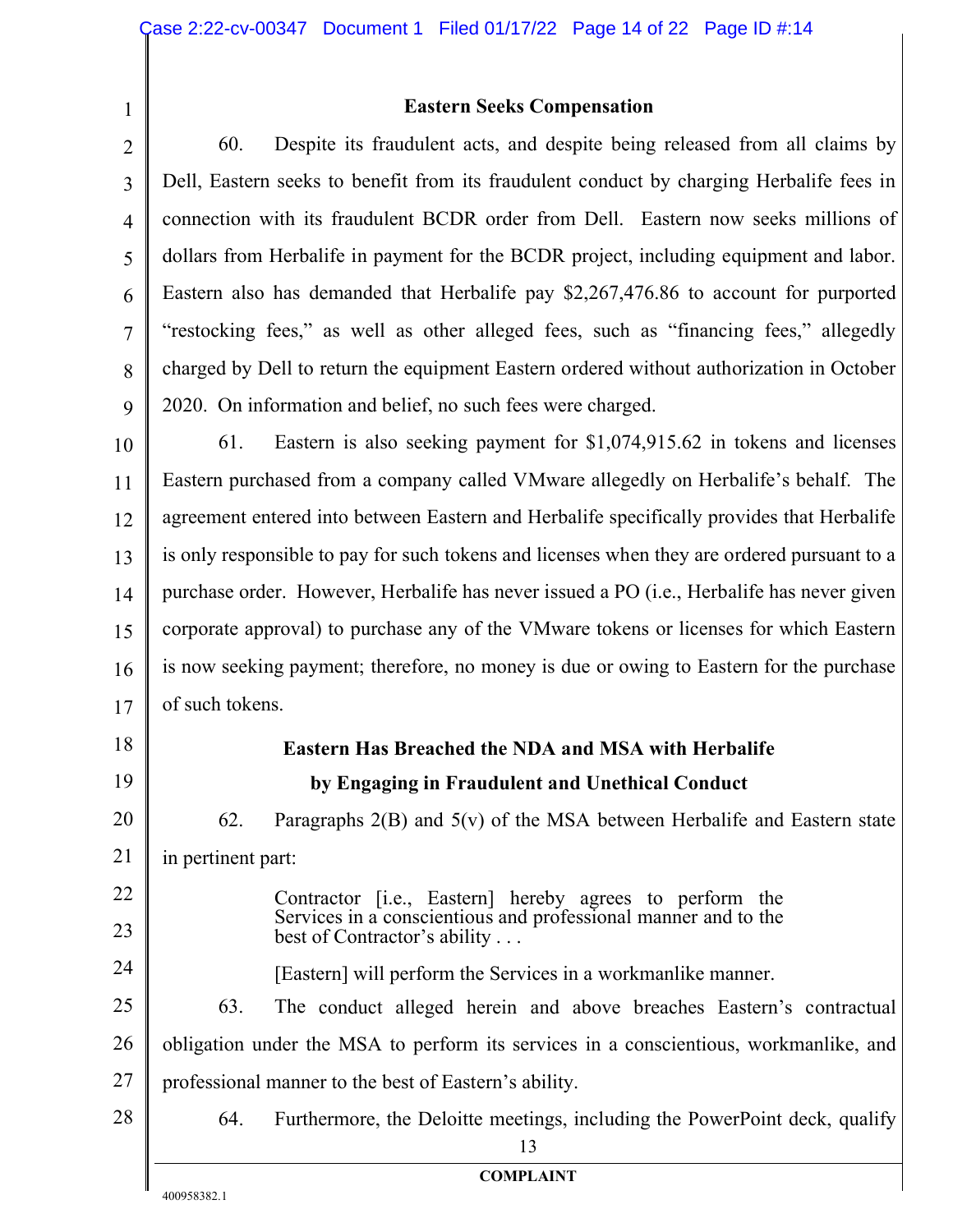| $\mathbf{1}$   | as "Confidential Information" under the NDA signed by Herbalife and Eastern. Paragraph                                                                                                        |  |  |
|----------------|-----------------------------------------------------------------------------------------------------------------------------------------------------------------------------------------------|--|--|
| $\overline{2}$ | 2, "Confidential Information," of the NDA broadly defines Confidential Information as:                                                                                                        |  |  |
| 3              | any nonpublic, confidential or proprietary information that<br>the Disclosing Party or any of its representatives, employees,                                                                 |  |  |
| 4              | agents, affiliates, or financial, legal, or accounting advisors (together, the "Representatives") make available to the                                                                       |  |  |
| 5              | Receiving Party in connection with the Services. Such                                                                                                                                         |  |  |
| 6              | Confidential Information shall include, but is not limited to the<br>following: business and strategic plans, market analysis,                                                                |  |  |
| 7              | business summaries, business processes, financial forecasts                                                                                                                                   |  |  |
| 8              | and reports, product formulas, ingredients, clinical studies, prospective product designs, pricing policies and methods, vendor and business partner identities, purchasing methods           |  |  |
| 9              | and Information, operational material and manuals, financial<br>data, proposed trademarks or service marks, patent                                                                            |  |  |
| 10             | applications, trade secrets, technical and engineering data,<br>drawings, models, software products, and design and technical<br>specifications.                                              |  |  |
| 11             | 65.<br>Paragraph 5 of the NDA between Herbalife and Eastern states, in pertinent                                                                                                              |  |  |
| 12             | part, that Eastern (i.e., the "Receiving Party") will:                                                                                                                                        |  |  |
| 13             |                                                                                                                                                                                               |  |  |
| 14             | (a) not use Confidential Information for any purpose<br>other<br>than<br>evaluation<br>and/or facilitating<br>whatsoever                                                                      |  |  |
| 15             | discussions between the Parties; (b) not copy the Confidential<br>Information, reproduce it in any form or store it in a retrieval                                                            |  |  |
| 16             | system or database without the prior written consent of the<br>Disclosing Party, subject to the exceptions contained herein;<br>(c) keep in confidence all Confidential Information received, |  |  |
| 17             | and not distribute, disclose, or disseminate such Confidential<br>Infonnation [sic] in any way to anyone except to the minimum                                                                |  |  |
| 18             | number of Representatives of the Receiving Party with a need<br>to know and who are involved in a consideration or evaluation                                                                 |  |  |
| 19             | of the Confidential Information; provided however, that such<br>Representatives have been advised of the obligations to                                                                       |  |  |
| 20             | protect the Confidential Information [sic], and <i>provided</i><br><i>further</i> , that notwithstanding the foregoing, the Receiving                                                         |  |  |
| 21             | Party shall be liable for any misuse of such Confidential<br>Infonnation [sic] by such Representatives; (d) use reasonable                                                                    |  |  |
| 22             | care to protect the Confidential Information, and in no event<br>use less than the same degree of care as the Receiving Party                                                                 |  |  |
| 23             | safeguards its own Confidential Information of like $\text{kind} \dots$                                                                                                                       |  |  |
| 24             | 66.<br>Herbalife is informed and believes that Eastern used confidential                                                                                                                      |  |  |
| 25             | information gained before, during, and after the bidding process which was a breach of the                                                                                                    |  |  |
| 26             | NDA. Herbalife is informed and believes that Eastern conspired with Berg to orchestrate a                                                                                                     |  |  |
| 27<br>28       | situation in which Eastern would ultimately be able to win the BCDR bid and be able to                                                                                                        |  |  |
|                | 14                                                                                                                                                                                            |  |  |
|                | <b>COMPLAINT</b>                                                                                                                                                                              |  |  |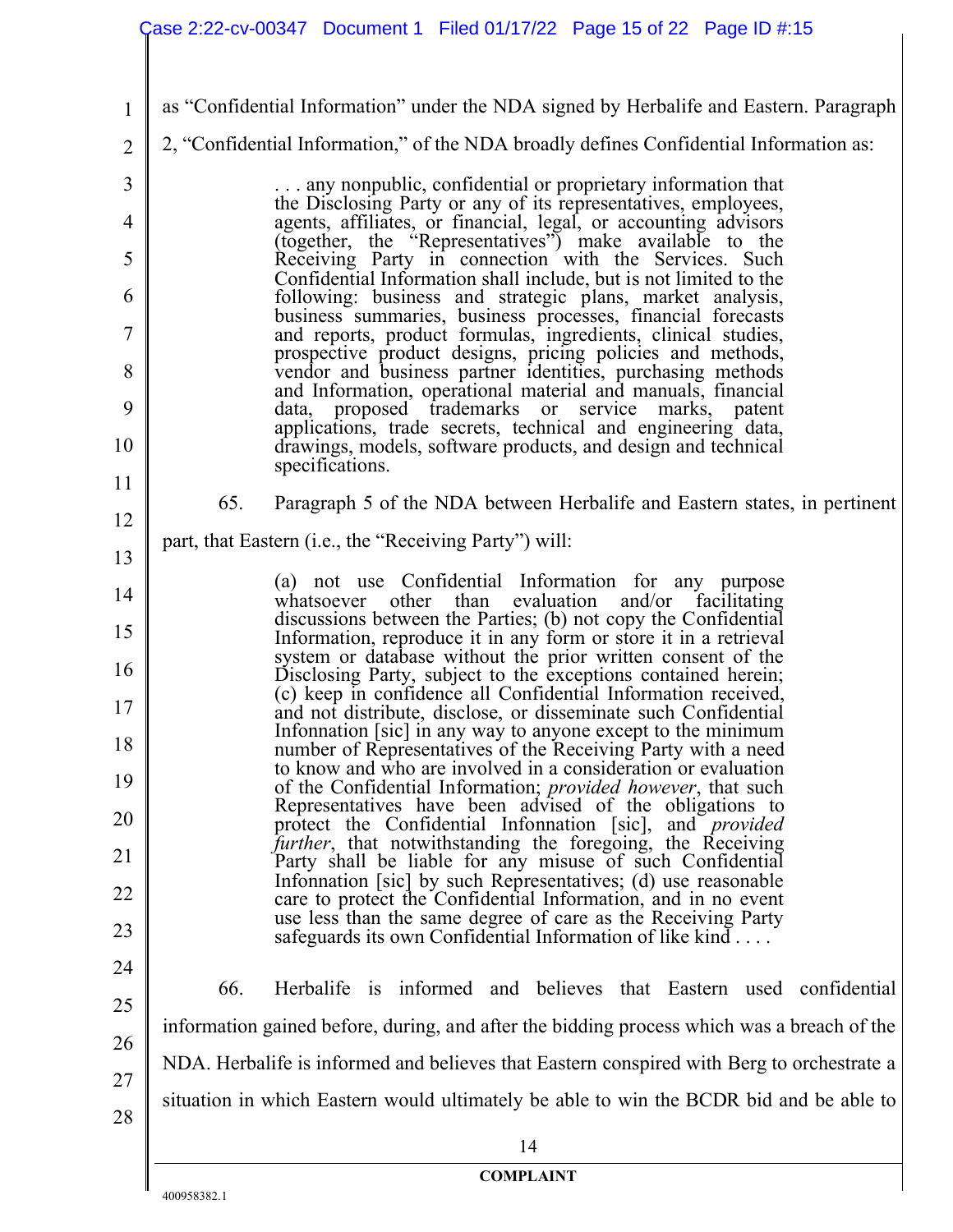pay Dell for its unauthorized order.

1

2

3

4

5

6

## **FIRST CAUSE OF ACTION**

#### **Fraudulent Concealment**

#### **(Against Defendants)**

67. Herbalife incorporates herein by reference each of the allegations set forth above as though fully set forth herein.

7 8 9 10 68. Eastern and Berg conspired to falsely and fraudulently conceal from Herbalife that they were secretly conspiring to divert the BCDR business to Eastern, including by creating a fraudulent PO, and concealing such activities from Herbalife (nor could Herbalife have discovered them).

11 12 13 14 15 69. When Berg and Eastern entered into the conspiracy, Defendants failed to disclose such fraudulent conduct to Herbalife. Defendants knew their actions to be fraudulent, and Defendants concealed the truth from Herbalife with the intent to defraud and deceive Herbalife and with the intent to induce Herbalife to act in the manner herein alleged.

16 17 18 19 20 70. At the time of the fraudulent omissions by Berg, with the participation and knowledge of Eastern, and at the time Herbalife engaged in the actions herein alleged, Herbalife was ignorant of the actions being undertaken by Defendants, believed that Defendants were acting in the best interests of Herbalife, and relied upon Defendants in continuing to employ and compensate Berg and Eastern.

21 22 71. Herbalife did not discover the fraudulent concealment advanced by Eastern and Berg until Dell contacted Herbalife in the summer of 2021.

23 24 25 26 27 28 72. Berg and Eastern intended to deceive Herbalife by concealing their conspiracy and fraudulent PO. Berg and Eastern were careful not to create a "paper trail" of its fraudulent conduct. There are no emails on the Herbalife computer system referencing or even mentioning the multi-million dollar order that Herbalife allegedly placed with Eastern. Furthermore, Berg failed to disclose during the RFP process that Eastern had already ordered the equipment that was subject to the RFP. When Berg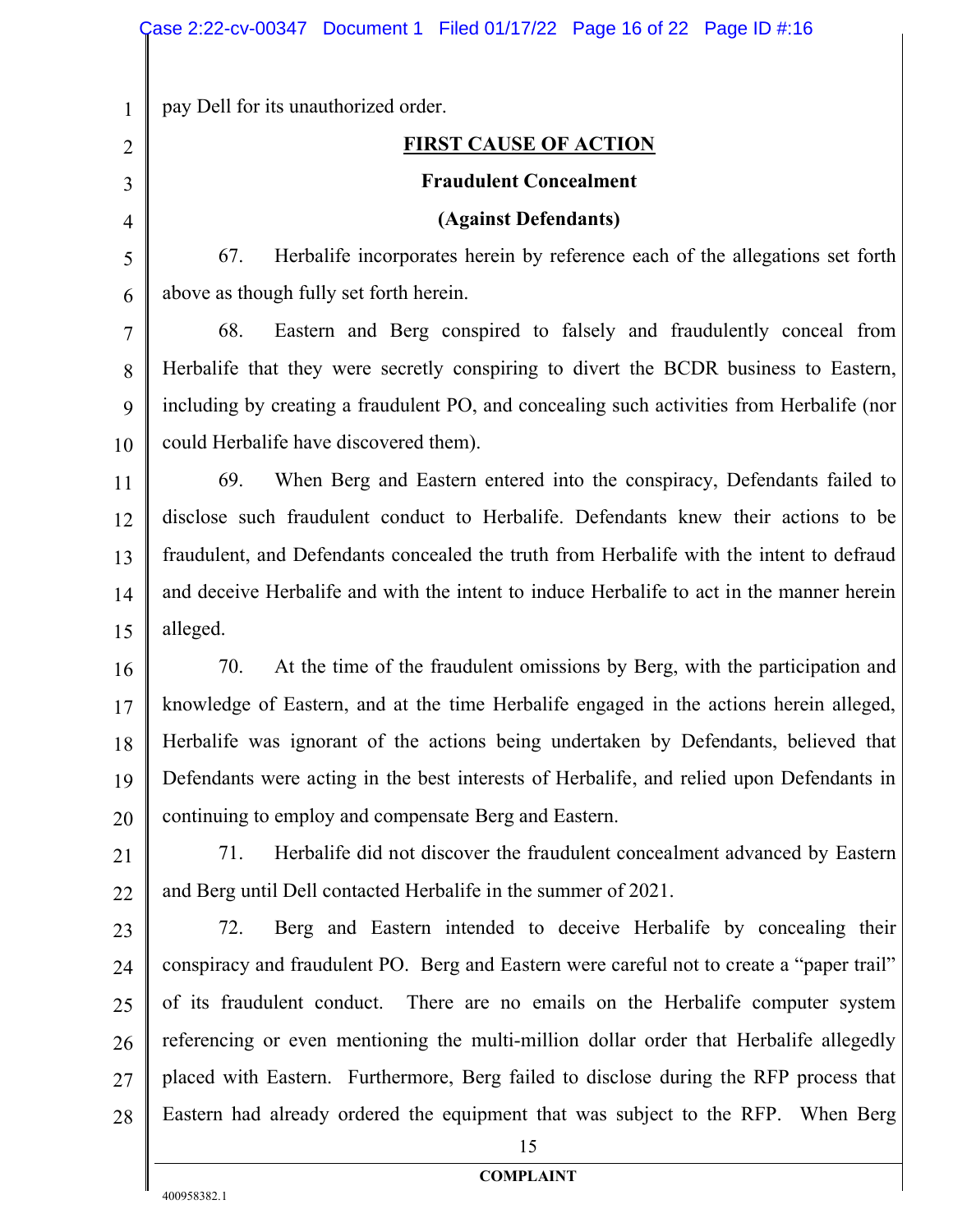1 2 3 4 5 6 7 approved the PAR on January 27, 2021, Berg failed to disclose to anyone at Herbalife that he believed that Eastern had already ordered the equipment from Dell. Moreover, when Deloitte was retained in early 2021 to evaluate potential solutions for BCDR, Berg failed to mention that tens of millions of dollars of equipment had already been ordered by Eastern from Dell. Berg did not obtain any of the required approvals to make an equipment order. Berg's concealment caused significant damage to Herbalife in an amount to be proven at trial.

8 9 10 11 12 13 73. Throughout 2020 and 2021, Berg acted as if Eastern had not been allegedly awarded the BCDR bid and that Eastern had not placed an equipment order with Dell. Berg participated in the Board presentation, the RFP process, the PAR approval process, and attended meetings with Deloitte, without ever mentioning his understanding that the BCDR project had already been awarded to Eastern and that Eastern had already placed the equipment order.

14 15 74. Had Herbalife known of the actions being undertaken by Defendants, Herbalife would have behaved differently.

16 17 18 19 20 75. As a result of Defendants' wrongful conduct, Herbalife has suffered and continues to suffer economic loss, and other general and specific damages, including, but not limited to, Eastern's invoice(s) for equipment return, financing charges, and/or restocking fees, among other damages, all in an amount to be determined according to proof at the time of trial.

21 22 23 24 76. Defendants committed the wrongful acts maliciously, oppressively, and with intent to defraud and permanently deprive Herbalife of its property, and their concealment was a substantial factor in causing Herbalife's harm. Herbalife is entitled to punitive and exemplary damages in an amount to be ascertained according to proof at the time of trial.

25

26

27

28

77. WHEREFORE, Herbalife prays for relief as set forth below.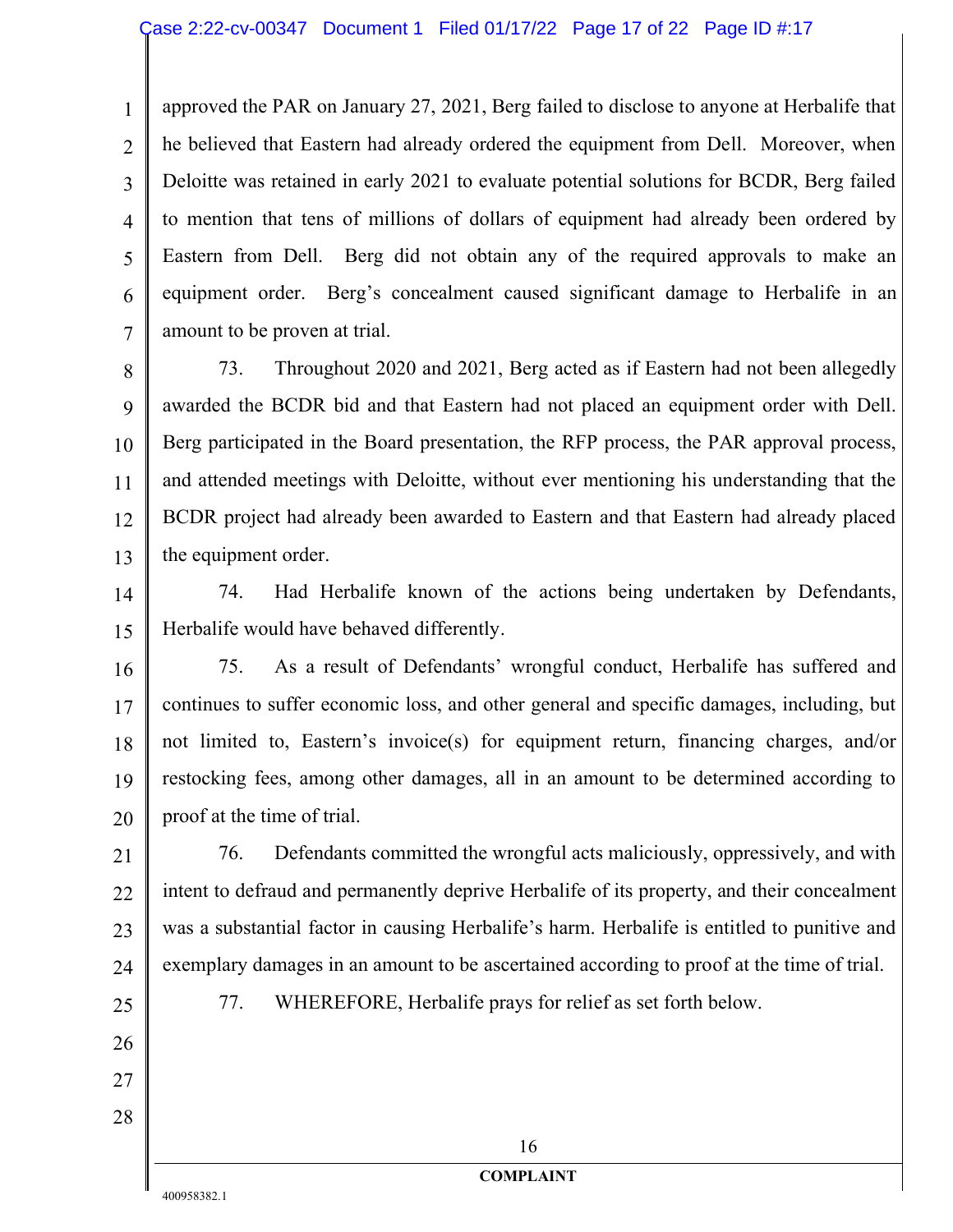#### **SECOND CAUSE OF ACTION**

# **Breach of Fiduciary Duty**

## **(Against Defendants)**

78. Herbalife incorporates herein by reference each of the allegations set forth above as though fully set forth herein.

79. At all relevant times, Berg was a Vice President and officer of Herbalife and had a fiduciary duty to (1) use reasonable care in the performance of his duties, (2) exercise undivided loyalty to his employer, and (3) maintain the confidentiality of his employer's documents.

10 11 12 13 14 15 80. Berg conspired with Eastern to breach his fiduciary duty to use reasonable care in the performance of his duties by, among other things, participating in a scheme to order tens of millions of dollars of equipment from Eastern without advising anyone at Herbalife or Deloitte of such orders. Berg also failed to disclose to Herbalife during the RFP process or the PAR approval process that the equipment subject to the bidding had already been ordered by Eastern.

16 17 18 19 20 21 22 23 24 25 26 27 81. As a Vice President and officer of Herbalife, Berg owed Herbalife his undivided loyalty. Berg breached his fiduciary obligation to provide Herbalife his undivided loyalty by conspiring with Eastern to the detriment of Herbalife. Berg had a fiduciary obligation to disclose to Herbalife that Eastern had ordered tens of millions of dollars of equipment on behalf of Herbalife. Instead, Berg secretly corresponded with Eastern, using non-Herbalife emails or devices, so that no one at Herbalife could discover that the BCDR order had been placed by Eastern. Berg did not obtain any of the required approvals to make an equipment order. During the RFP process, Berg never disclosed that Eastern had already ordered BCDR equipment from Dell. Moreover, when Deloitte was suggesting other alternative BCDR solutions, Berg never disclosed that BCDR equipment had already been ordered. All of these acts, among others, violated his duty of loyalty to Herbalife.

28

1

2

3

4

5

6

7

8

9

82. Berg had a fiduciary duty to maintain the confidentiality of Herbalife's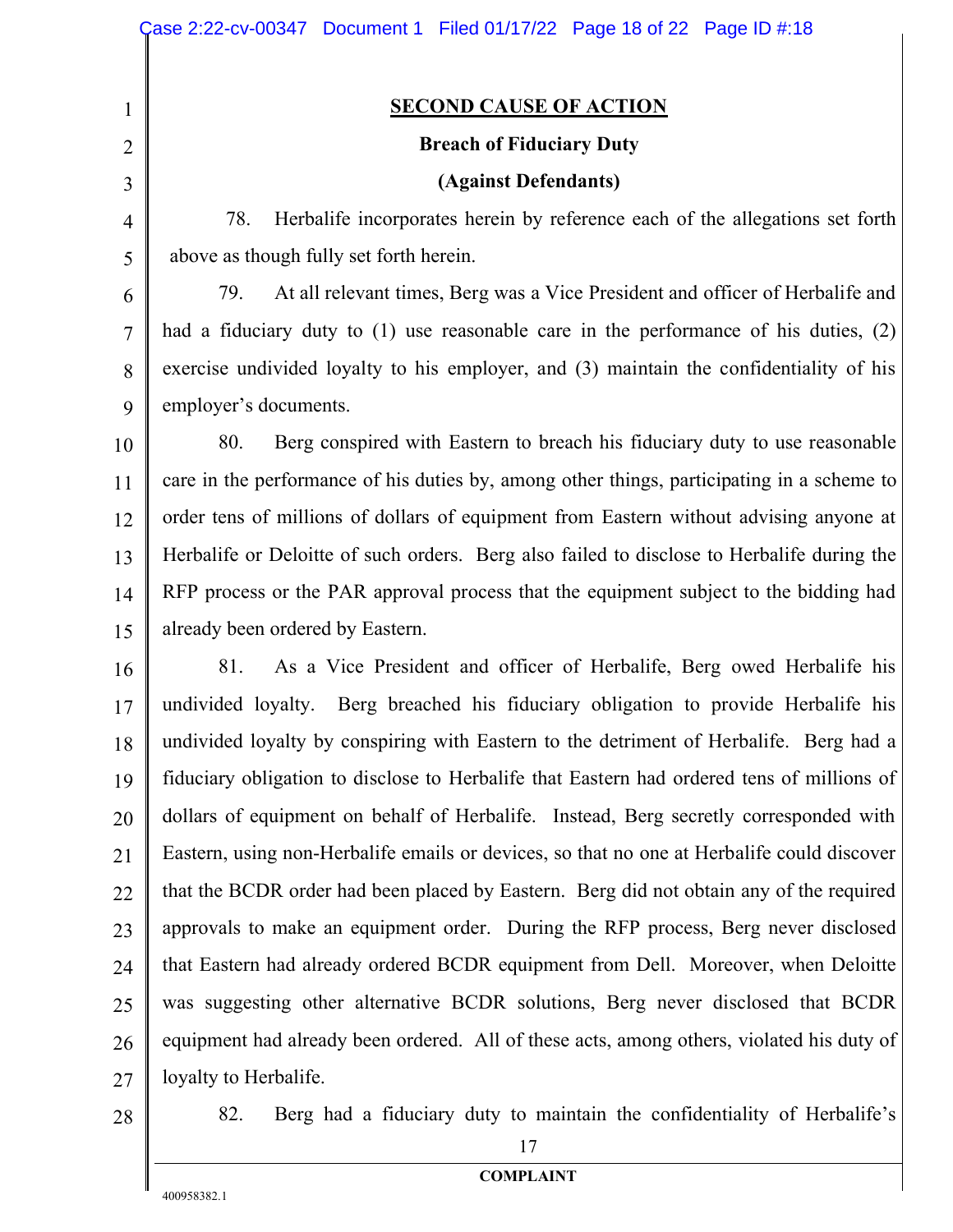1 2 3 documents. In breach of this fiduciary duty, Berg conspired with Eastern and forwarded the Deloitte deck to Eastern 18 days after he was fired. Berg gave Eastern confidential information regarding BCDR strategy.

4 5 83. Herbalife was harmed by Berg's breach of his fiduciary duties and Berg's conduct was a substantial factor in causing Herbalife's harm.

6 7 8 9 84. Defendants committed the wrongful acts maliciously, oppressively, and with intent to defraud and permanently deprive Herbalife of its property, and their concealment was a substantial factor in causing Herbalife's harm. Herbalife is entitled to punitive and exemplary damages in an amount to be ascertained according to proof at the time of trial.

85. WHEREFORE, Herbalife prays for relief as set forth below.

10 11

12

13

## **THIRD CAUSE OF ACTION**

## **Breach of Contract**

## **(Against Defendants)**

14 15 86. Herbalife incorporates herein by reference each of the allegations set forth above as though fully set forth herein.

16 17 87. Eastern entered into two agreements with Herbalife, the MSA and the NDA. True and correct copies of these agreements are attached hereto as Exhibits 2-3.

18 19 20 88. Berg entered into two agreements with Herbalife, the Confidentiality Agreement and the Proprietary Information Agreement. True and correct copies of these agreements are attached hereto as Exhibits 1 and 4.

- 21 22 89. Herbalife has satisfied all of its obligations under the MSA, the NDA, the Confidentiality Agreement, and the Proprietary Information Agreement.
- 23 24 25 90. By engaging in the misconduct and other wrongful acts set forth above, Eastern has materially breached the MSA and the NDA, and Berg has materially breached the Confidentiality Agreement and the Proprietary Information Agreement.
- 26 27 28 91. As a result of Eastern's breaches, Herbalife has suffered and continues to suffer economic loss, and other general and specific damages, including, but not limited to, Eastern's invoice(s) for equipment return, financing charges, or restocking fees, among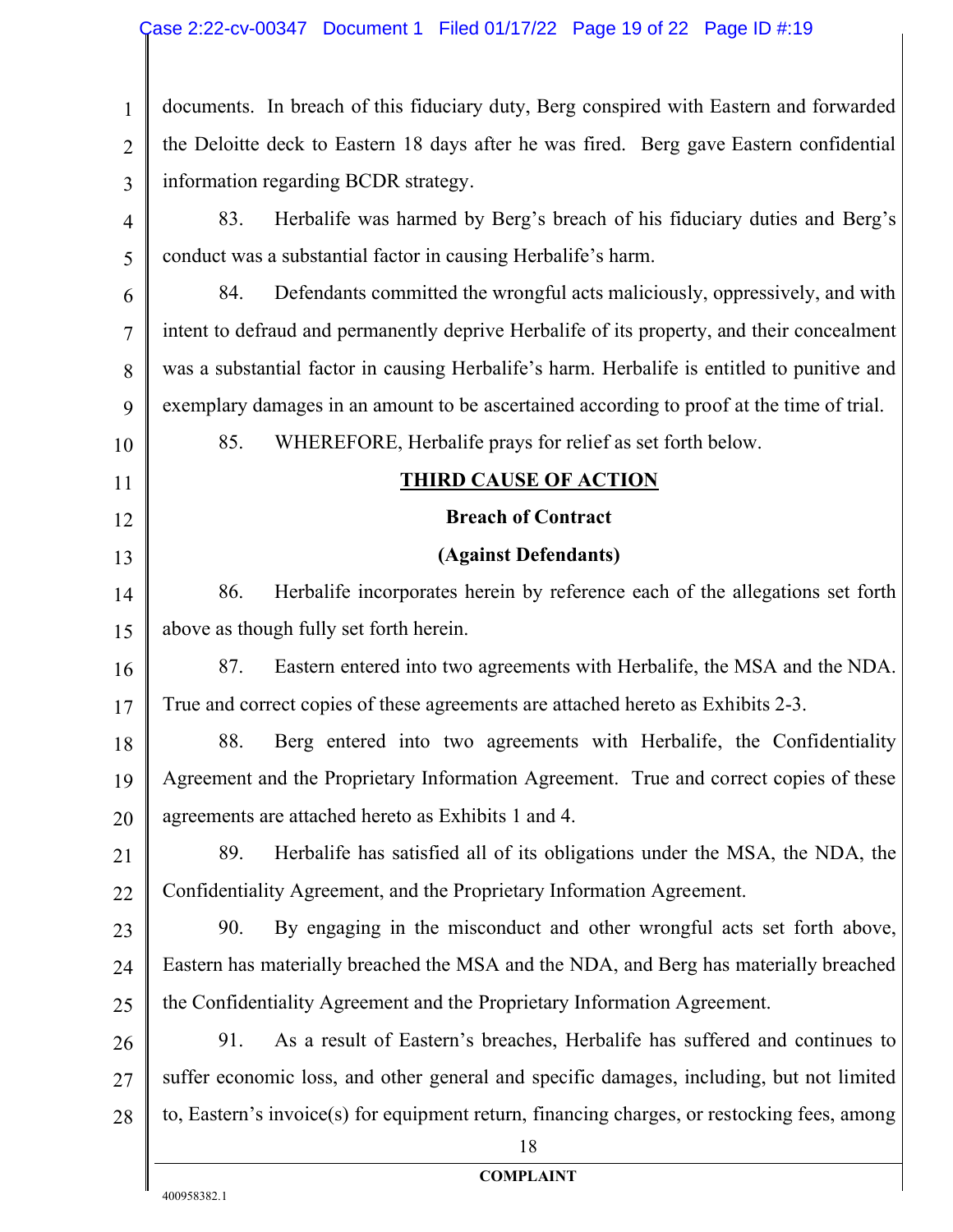| other damages, all in an amount to be determined according to proof at the time of trial.<br>$\mathbf{1}$<br>WHEREFORE, Herbalife prays for relief as set forth below.<br>92.<br>$\overline{2}$<br>3<br><b>FOURTH CAUSE OF ACTION</b><br>$\overline{4}$<br>Conversion<br>5<br>(Against Defendants)<br>6<br>93.<br>Herbalife incorporates herein by reference each of the allegations set forth<br>$\overline{7}$<br>above as though fully set forth herein.<br>8<br>94.<br>Herbalife has an advantage over its competitors because of its confidential,<br>9<br>proprietary Confidential Information. Berg and Eastern were entrusted with the<br>10<br>Confidential Information in connection with their employment and vendor status,<br>11<br>respectively, at Herbalife. Berg and Eastern conspired to wrongfully convert the<br>12<br>Confidential Information by improperly and secretly diverting business to Eastern for<br>13<br>Defendants' financial gain.<br>14<br>As a result of Defendants' wrongful conduct, Herbalife has suffered and<br>95.<br>15<br>continues to suffer economic loss, and other general and specific damages, including, but<br>16<br>not limited to, Eastern's invoice(s) for equipment return, financing charges, or restocking<br>17<br>fees, among other damages, all in an amount to be determined according to proof at the<br>18<br>time of trial.<br>19<br>Defendants committed the wrongful acts maliciously, oppressively, and with<br>96.<br>20<br>intent to defraud and permanently deprive Herbalife of its property. Herbalife is entitled to |
|-------------------------------------------------------------------------------------------------------------------------------------------------------------------------------------------------------------------------------------------------------------------------------------------------------------------------------------------------------------------------------------------------------------------------------------------------------------------------------------------------------------------------------------------------------------------------------------------------------------------------------------------------------------------------------------------------------------------------------------------------------------------------------------------------------------------------------------------------------------------------------------------------------------------------------------------------------------------------------------------------------------------------------------------------------------------------------------------------------------------------------------------------------------------------------------------------------------------------------------------------------------------------------------------------------------------------------------------------------------------------------------------------------------------------------------------------------------------------------------------------------------------------------------------------------------------------------------------------|
|                                                                                                                                                                                                                                                                                                                                                                                                                                                                                                                                                                                                                                                                                                                                                                                                                                                                                                                                                                                                                                                                                                                                                                                                                                                                                                                                                                                                                                                                                                                                                                                                 |
|                                                                                                                                                                                                                                                                                                                                                                                                                                                                                                                                                                                                                                                                                                                                                                                                                                                                                                                                                                                                                                                                                                                                                                                                                                                                                                                                                                                                                                                                                                                                                                                                 |
|                                                                                                                                                                                                                                                                                                                                                                                                                                                                                                                                                                                                                                                                                                                                                                                                                                                                                                                                                                                                                                                                                                                                                                                                                                                                                                                                                                                                                                                                                                                                                                                                 |
|                                                                                                                                                                                                                                                                                                                                                                                                                                                                                                                                                                                                                                                                                                                                                                                                                                                                                                                                                                                                                                                                                                                                                                                                                                                                                                                                                                                                                                                                                                                                                                                                 |
|                                                                                                                                                                                                                                                                                                                                                                                                                                                                                                                                                                                                                                                                                                                                                                                                                                                                                                                                                                                                                                                                                                                                                                                                                                                                                                                                                                                                                                                                                                                                                                                                 |
|                                                                                                                                                                                                                                                                                                                                                                                                                                                                                                                                                                                                                                                                                                                                                                                                                                                                                                                                                                                                                                                                                                                                                                                                                                                                                                                                                                                                                                                                                                                                                                                                 |
|                                                                                                                                                                                                                                                                                                                                                                                                                                                                                                                                                                                                                                                                                                                                                                                                                                                                                                                                                                                                                                                                                                                                                                                                                                                                                                                                                                                                                                                                                                                                                                                                 |
|                                                                                                                                                                                                                                                                                                                                                                                                                                                                                                                                                                                                                                                                                                                                                                                                                                                                                                                                                                                                                                                                                                                                                                                                                                                                                                                                                                                                                                                                                                                                                                                                 |
|                                                                                                                                                                                                                                                                                                                                                                                                                                                                                                                                                                                                                                                                                                                                                                                                                                                                                                                                                                                                                                                                                                                                                                                                                                                                                                                                                                                                                                                                                                                                                                                                 |
|                                                                                                                                                                                                                                                                                                                                                                                                                                                                                                                                                                                                                                                                                                                                                                                                                                                                                                                                                                                                                                                                                                                                                                                                                                                                                                                                                                                                                                                                                                                                                                                                 |
|                                                                                                                                                                                                                                                                                                                                                                                                                                                                                                                                                                                                                                                                                                                                                                                                                                                                                                                                                                                                                                                                                                                                                                                                                                                                                                                                                                                                                                                                                                                                                                                                 |
|                                                                                                                                                                                                                                                                                                                                                                                                                                                                                                                                                                                                                                                                                                                                                                                                                                                                                                                                                                                                                                                                                                                                                                                                                                                                                                                                                                                                                                                                                                                                                                                                 |
|                                                                                                                                                                                                                                                                                                                                                                                                                                                                                                                                                                                                                                                                                                                                                                                                                                                                                                                                                                                                                                                                                                                                                                                                                                                                                                                                                                                                                                                                                                                                                                                                 |
|                                                                                                                                                                                                                                                                                                                                                                                                                                                                                                                                                                                                                                                                                                                                                                                                                                                                                                                                                                                                                                                                                                                                                                                                                                                                                                                                                                                                                                                                                                                                                                                                 |
|                                                                                                                                                                                                                                                                                                                                                                                                                                                                                                                                                                                                                                                                                                                                                                                                                                                                                                                                                                                                                                                                                                                                                                                                                                                                                                                                                                                                                                                                                                                                                                                                 |
|                                                                                                                                                                                                                                                                                                                                                                                                                                                                                                                                                                                                                                                                                                                                                                                                                                                                                                                                                                                                                                                                                                                                                                                                                                                                                                                                                                                                                                                                                                                                                                                                 |
|                                                                                                                                                                                                                                                                                                                                                                                                                                                                                                                                                                                                                                                                                                                                                                                                                                                                                                                                                                                                                                                                                                                                                                                                                                                                                                                                                                                                                                                                                                                                                                                                 |
|                                                                                                                                                                                                                                                                                                                                                                                                                                                                                                                                                                                                                                                                                                                                                                                                                                                                                                                                                                                                                                                                                                                                                                                                                                                                                                                                                                                                                                                                                                                                                                                                 |
|                                                                                                                                                                                                                                                                                                                                                                                                                                                                                                                                                                                                                                                                                                                                                                                                                                                                                                                                                                                                                                                                                                                                                                                                                                                                                                                                                                                                                                                                                                                                                                                                 |
|                                                                                                                                                                                                                                                                                                                                                                                                                                                                                                                                                                                                                                                                                                                                                                                                                                                                                                                                                                                                                                                                                                                                                                                                                                                                                                                                                                                                                                                                                                                                                                                                 |
| 21<br>punitive and exemplary damages in an amount to be ascertained according to proof at the                                                                                                                                                                                                                                                                                                                                                                                                                                                                                                                                                                                                                                                                                                                                                                                                                                                                                                                                                                                                                                                                                                                                                                                                                                                                                                                                                                                                                                                                                                   |
| 22<br>time of trial, which is appropriate to punish and set an example.                                                                                                                                                                                                                                                                                                                                                                                                                                                                                                                                                                                                                                                                                                                                                                                                                                                                                                                                                                                                                                                                                                                                                                                                                                                                                                                                                                                                                                                                                                                         |
| 23<br>WHEREFORE, Herbalife prays for relief as set forth below.<br>97.                                                                                                                                                                                                                                                                                                                                                                                                                                                                                                                                                                                                                                                                                                                                                                                                                                                                                                                                                                                                                                                                                                                                                                                                                                                                                                                                                                                                                                                                                                                          |
| 24<br><b>FIFTH CAUSE OF ACTION</b>                                                                                                                                                                                                                                                                                                                                                                                                                                                                                                                                                                                                                                                                                                                                                                                                                                                                                                                                                                                                                                                                                                                                                                                                                                                                                                                                                                                                                                                                                                                                                              |
| 25<br><b>Declaratory Relief</b>                                                                                                                                                                                                                                                                                                                                                                                                                                                                                                                                                                                                                                                                                                                                                                                                                                                                                                                                                                                                                                                                                                                                                                                                                                                                                                                                                                                                                                                                                                                                                                 |
| 26<br>(Against Defendants)                                                                                                                                                                                                                                                                                                                                                                                                                                                                                                                                                                                                                                                                                                                                                                                                                                                                                                                                                                                                                                                                                                                                                                                                                                                                                                                                                                                                                                                                                                                                                                      |
| 27<br>Herbalife incorporates herein by reference each of the allegations set forth<br>98.                                                                                                                                                                                                                                                                                                                                                                                                                                                                                                                                                                                                                                                                                                                                                                                                                                                                                                                                                                                                                                                                                                                                                                                                                                                                                                                                                                                                                                                                                                       |
| 28<br>above as though fully set forth herein.                                                                                                                                                                                                                                                                                                                                                                                                                                                                                                                                                                                                                                                                                                                                                                                                                                                                                                                                                                                                                                                                                                                                                                                                                                                                                                                                                                                                                                                                                                                                                   |
| 19<br><b>COMPLAINT</b>                                                                                                                                                                                                                                                                                                                                                                                                                                                                                                                                                                                                                                                                                                                                                                                                                                                                                                                                                                                                                                                                                                                                                                                                                                                                                                                                                                                                                                                                                                                                                                          |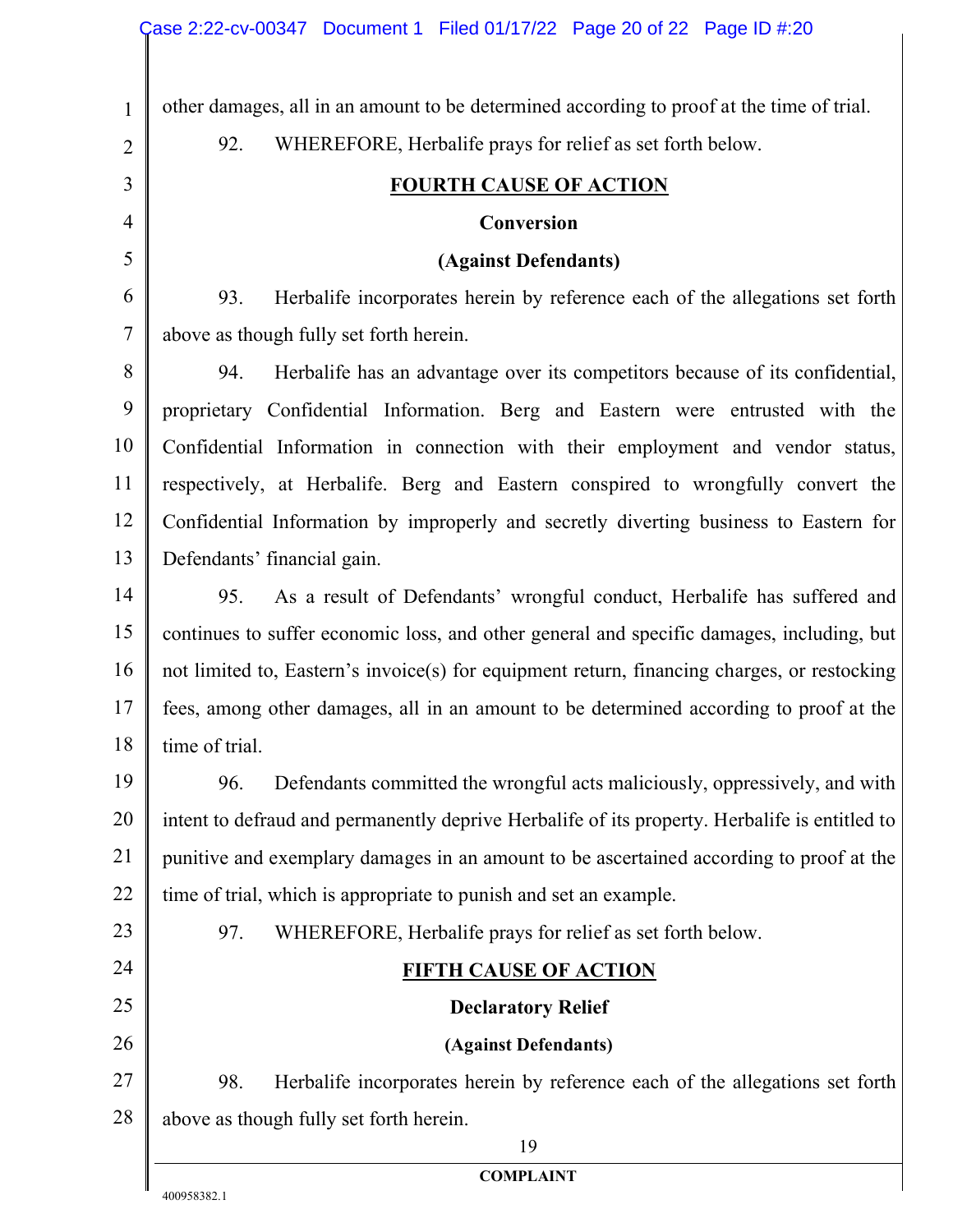# Case 2:22-cv-00347 Document 1 Filed 01/17/22 Page 21 of 22 Page ID #:21

| $\mathbf{1}$   | There is an actual and justiciable controversy between Herbalife, on the one<br>99.        |  |  |
|----------------|--------------------------------------------------------------------------------------------|--|--|
| $\overline{2}$ | hand, and Berg and Eastern, on the other hand, as to whether an agreement for BCDR         |  |  |
| 3              | services exists and, if so, whether money is owed under this agreement.                    |  |  |
| 4              | Herbalife hereby seeks a judicial declaration that:<br>100.                                |  |  |
| 5              | Herbalife and Eastern did not enter into an enforceable agreement for<br>a.                |  |  |
| 6              | Eastern to purchase BCDR equipment or perform any services related thereto on behalf       |  |  |
| $\overline{7}$ | of Herbalife;                                                                              |  |  |
| 8              | $\mathbf b$ .<br>Herbalife has no obligation to pay Eastern for any invoices relating to   |  |  |
| 9              | the BCDR project, including HBL4000, 3141, or 3837, which represent Eastern's alleged      |  |  |
| 10             | spend for BCDR services, VMware licenses, and VMware tokens on behalf of Herbalife;        |  |  |
| 11             | Herbalife has no obligation to pay any equipment return, financing<br>$\mathbf{c}$ .       |  |  |
| 12             | charges, or restocking fees charged to Eastern by Dell (or similar charges);               |  |  |
| 13             | Herbalife has no liability for terminating the at-will employment of<br>d.                 |  |  |
| 14             | Berg based on, among other things, Berg's conduct, as well as the after-acquired           |  |  |
| 15             | evidence doctrine, and that Berg is not entitled to any damages for the termination of his |  |  |
| 16             | at-will employment; and                                                                    |  |  |
| 17             | Berg must indemnify Herbalife for all damages, losses, and<br>e.                           |  |  |
| 18             | attorneys' fees pursuant to paragraph 9 of the Confidentiality Agreement executed on       |  |  |
| 19             | January 6, 2020.                                                                           |  |  |
| 20             | A judicial determination of the parties' rights, obligations, and liabilities as<br>101.   |  |  |
| 21             | set forth above is necessary and appropriate because Herbalife will continue to sustain    |  |  |
| 22             | substantial injury and damages if it does not obtain the judicial declarations set forth   |  |  |
| 23             | above.                                                                                     |  |  |
| 24             | <b>PRAYER FOR RELIEF</b>                                                                   |  |  |
| 25             | WHEREFORE, Herbalife prays for relief as follows:                                          |  |  |
| 26             | For an injunction restraining and enjoining Defendants, their agents,<br>1.                |  |  |
| 27             | servants, and employees, and all other persons acting in concert or participating with     |  |  |
| 28             | them:                                                                                      |  |  |
|                | 20                                                                                         |  |  |
|                | <b>COMPLAINT</b>                                                                           |  |  |